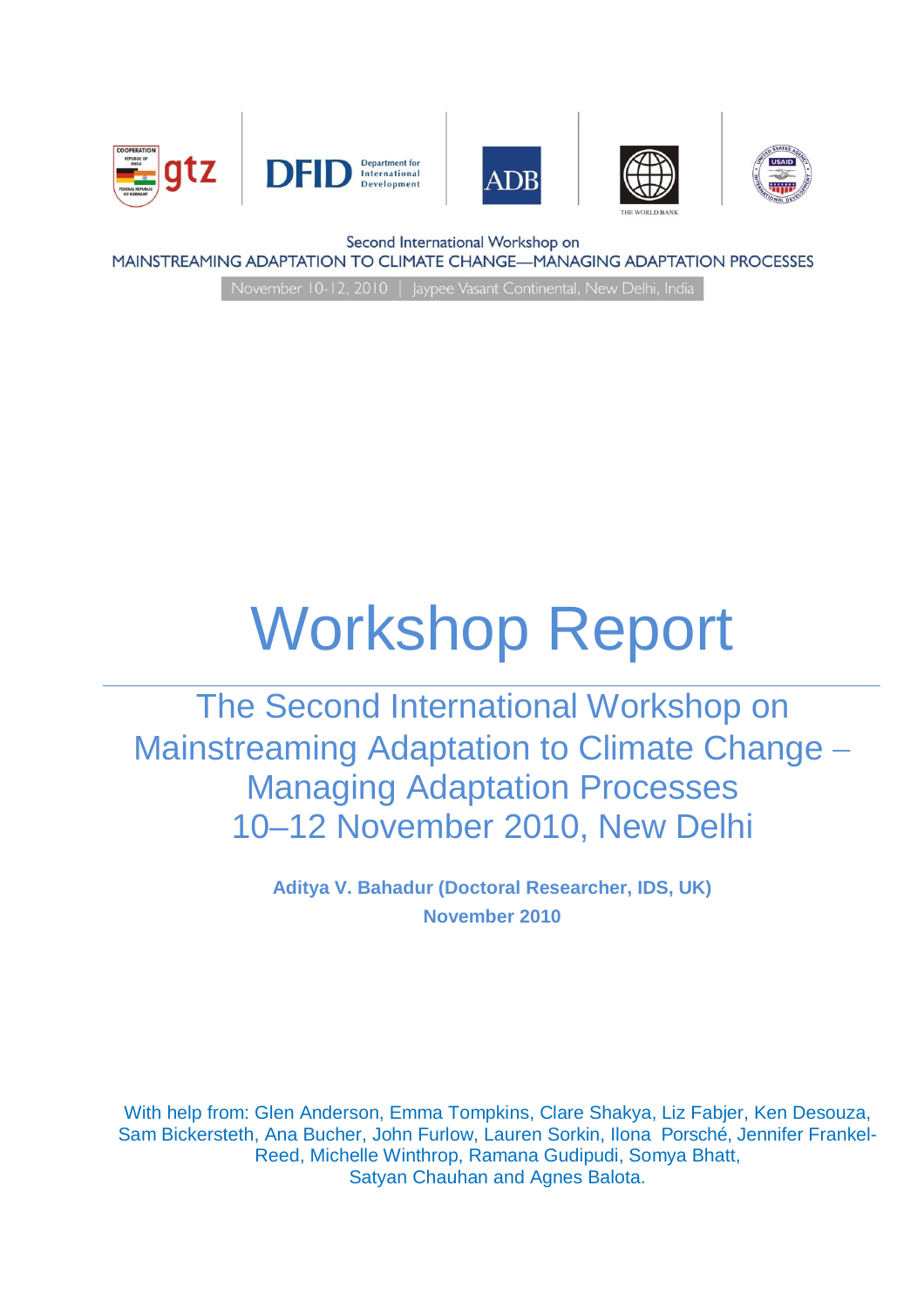## **Contents**

| <b>Executive Summary</b>                                                     | $\mathbf{3}$     |
|------------------------------------------------------------------------------|------------------|
| <b>Introduction</b>                                                          | 8                |
| <b>Setting the stage: Opening and welcome remarks</b>                        | $\boldsymbol{9}$ |
| Building a mainstreaming adaptation narrative together: Framing the issues   | 11               |
| Sharing experiences from mainstreaming adaptation into planning processes 14 |                  |
| How do we evaluate and learn?                                                | 18               |
| <b>Adaptation financing mechanisms and issues</b>                            | 20               |
| Information needs for resilient development                                  | 24               |
| Working together to capture what we have learned                             | 29               |
| <b>Appendices</b>                                                            | 32               |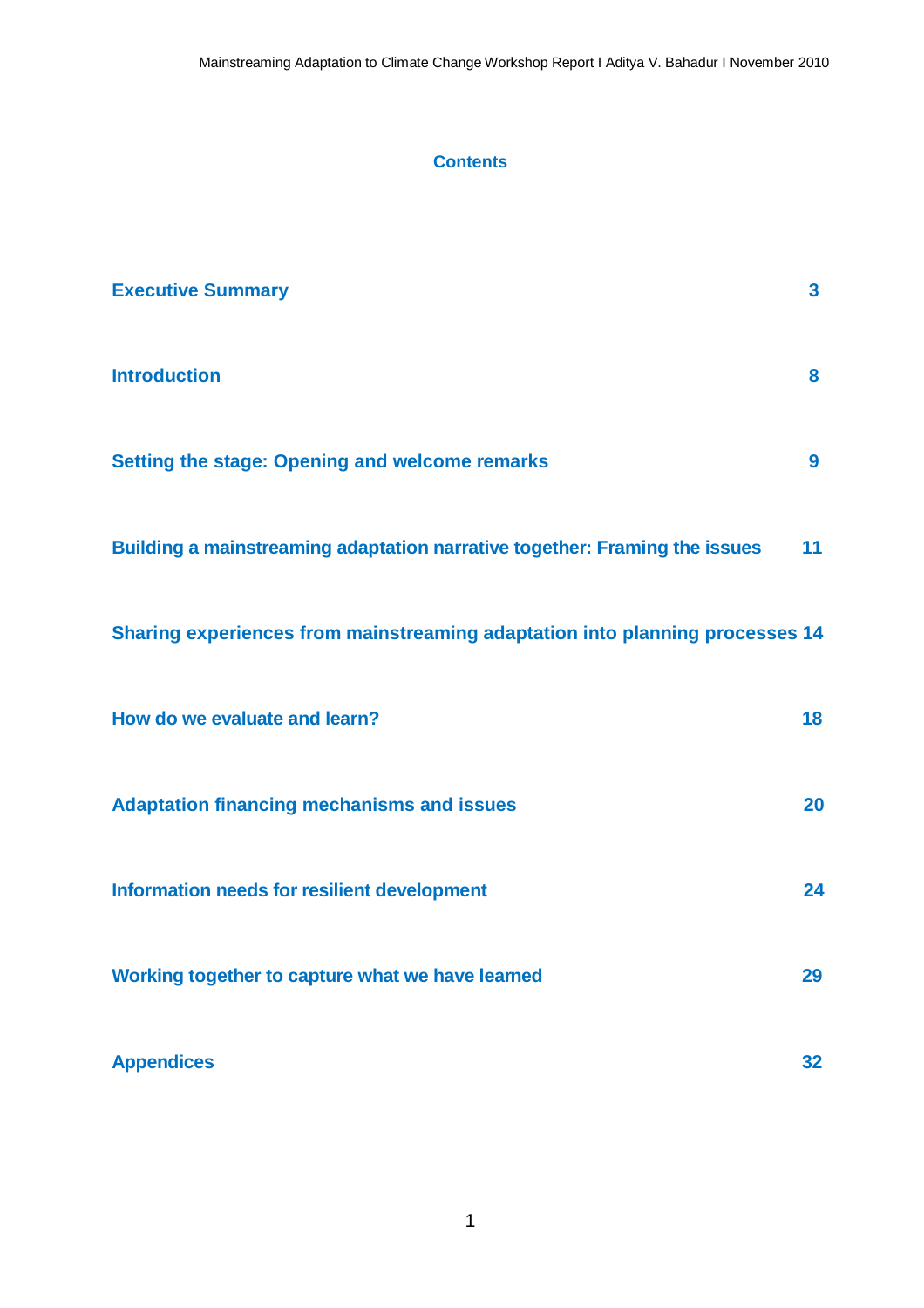# **Glossary of Acronyms**

| ADB:          | Asian Development Bank                                                             |  |  |  |
|---------------|------------------------------------------------------------------------------------|--|--|--|
| AMC:          | <b>Advance Market Commitments</b>                                                  |  |  |  |
| <b>APDAI:</b> | Andhra Pradesh Drought Adaptation Initiative                                       |  |  |  |
| CISIRO:       | Commonwealth Scientific and Industrial Research Organization                       |  |  |  |
| DFID:         | Department for International Development                                           |  |  |  |
| GCM:          | <b>Global Climate Model</b>                                                        |  |  |  |
| GEF:          | <b>Global Environment Facility</b>                                                 |  |  |  |
| GTZ:          | Deutsche Gesellschaft für Technische Zusammenarbeit (German Technical Cooperation) |  |  |  |
| GIS:          | Geographic Information Systems                                                     |  |  |  |
| ICIMOD:       | International Centre for Integrated Mountain Development                           |  |  |  |
| ICT:          | <b>Information Communication Technologies</b>                                      |  |  |  |
| IDS:          | Institute of Development Studies, University of Sussex                             |  |  |  |
| IFRC:         | International Federation of the Red Cross and Red Crescent Societies               |  |  |  |
| IIED:         | International Institute for Environment and Development                            |  |  |  |
| IRL           | International Research Institute                                                   |  |  |  |
| ISET:         | Institute for Social and Environmental Transition                                  |  |  |  |
| JICA:         | Japan International Cooperation Agency                                             |  |  |  |
| LAPA:         | Local Adaptation Programme of Action                                               |  |  |  |
| NAPA:         | National Adaptation Programme of Action                                            |  |  |  |
| OECD:         | Organisation for Economic Co-Operation and Development                             |  |  |  |
| SERVIR:       | Regional Visualisation and Monitoring System                                       |  |  |  |
| SLD:          | <b>Shared Learning Dialogues</b>                                                   |  |  |  |
| TERI:         | The Energy and Resource Institute                                                  |  |  |  |
| UNEP:         | United National Environment Programme                                              |  |  |  |
| USAID:        | United States Agency for International Development                                 |  |  |  |
| WB:           | World Bank                                                                         |  |  |  |
|               |                                                                                    |  |  |  |

WRI: World Resources Institute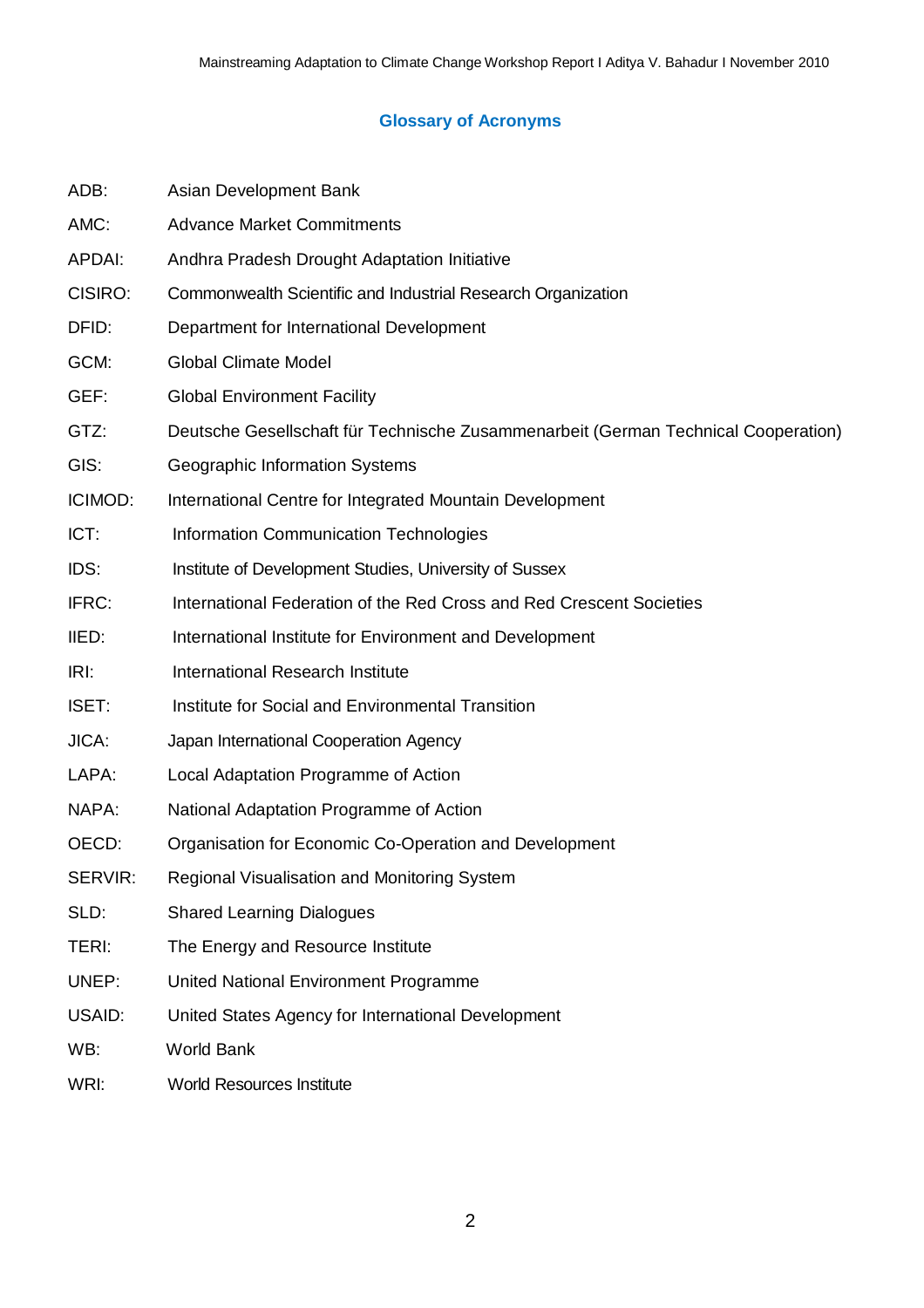# **Executive Summary**

The Second International Workshop on Mainstreaming Adaptation to Climate Change Managing Adaptation Processes was held in New Delhi, India from 10–12 November 2010. This was a follow-up to the International Workshop on Mainstreaming Adaptation to Climate Change held in Berlin, Germany in 2009. While the previous workshop was centred around adaptation decision-making 'tools', this workshop focused on 'processes' of mainstreaming. More specifically, this workshop examined five issues over two-and-a-half days: a) how adaptation can be framed and conceptualised; b) integrating adaptation into planning; c) the role of monitoring and evaluation in adaptation programmes and projects; d) finance for adaptation; and e) climate data and information. Session formats varied – some took place in plenary and some required the audience to divide into working groups. The sessions on adaptation planning and climate information followed the 'marketplace' format where six presentations took place simultaneously and the audience moved from one presenter to the next.

## **Building a mainstreaming adaptation narrative together: Framing the issues**

The Institute of Development Studies (IDS) presented an approach to framing adaptation activities. Climate change adaptation is a vast field – one that subsumes within it a variety of actions or responses to climate change. To stimulate discussion, IDS proposed a framework which sees most adaptation interventions as a combination of the following four overlapping groups of responses –

- Predict and provide: entails calculating the probability of future climate impacts, viewing vulnerability as arising from factors external to the development process and preparing for the future using climate scenarios and modelling (e.g., the 'climate proofing'<sup>1</sup> of roads by the Asian Development Bank [ADB]).
- Risk sharing and transfer: is based on the management and transfer of risks of future climate-related impacts, usually through financial and social mechanisms (e.g., a cropinsurance scheme in Ghana, designed with support from the German Technical Cooperation<sup>2</sup> [GTZ]).
- Social vulnerability: here, the focus is on the drivers of social vulnerability such as assets, capabilities, livelihoods opportunities, poverty inequalities and marginalization and attempts to tackle uncertainty by focussing on climate variability (e.g., the vulnerability and capacity assessment in northeast India by GTZ).
- Addressing governance: engages with the political dimensions of vulnerability to deal with issues such as governance, finance and accountability (e.g., the Productive Safety Net Programme in Ethiopia, supported by the UK Department for International Development [DFID]).

There was also a discussion on 'resilience' in the context of adaptation as a concept that cuts across the four conceptualisations.

## **Sharing experiences from mainstreaming adaptation into planning processes**

#### **Good Practices**

These include the following:

 $\overline{\phantom{a}}$ 1 Climate proofing is placed in quotes as this term refers to actions taken to increase the resilience of roads. ADB and government partners do not imply that actions make a project 100% climate proof.

<sup>2</sup> Deutsche Gesellschaft für Technische Zusammenarbeit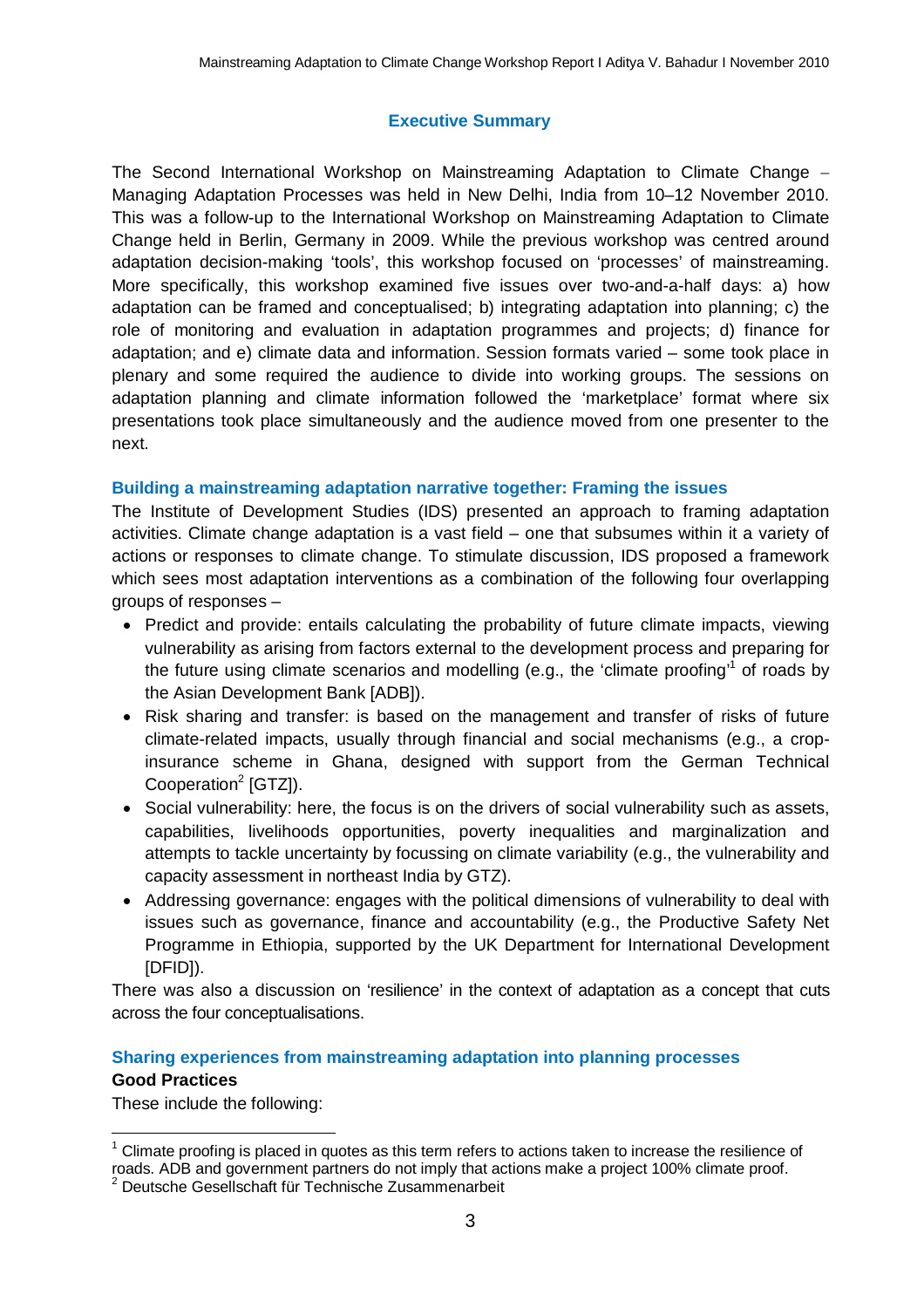- Finding the right point of entry for adaptation issues to be integrated in plans is an important part of getting mainstreaming right. Adaptation issues could be integrated in the following ways:
	- o At the national level (e.g., Five Year Plans in India).
	- o Sectorally (agriculture, water, health, etc.; e.g., Master Plans in Vietnam).
	- $\circ$  In ongoing development plans at the local level (e.g., the plans of Village Development Committees in Nepal).
- Identifying risks to sectors and inputs that support key economic drivers (such as tourism, fisheries, etc.) could also be entry points for adaptation.
- There is also a need to look for innovative entry points by, for instance, understanding links between issues such as migration and climate change as well as synergies and incentives between mitigation and adaptation.
- Spending time to understand the importance of negotiating inter-personal politics between the potentially large numbers of actors involved in the planning process.
- Actively seeking the participation of the private and informal sector in adaptation planning.
- Adaptation should be framed as a response to climate change stress on development rather than an isolated environmental concern. This is especially important when advocating for mainstreaming in government plans.

## **Gaps and Challenges**

Gaps and challenges exist around the following areas:

- Building absorptive capacity at the local level for gainfully utilising funding.
- Improving cooperation between ministries/nodal agencies charged with engaging with adaptation.
- Building adaptive management or revision loops into planning processes so that maladaptation can be spotted and necessary changes made.

#### **The Way Forward**

Participants suggested the following to improve the likelihood of success of adaptation efforts:

- Funding should be contingent on joint planning by all involved ministries in order to improve cooperation.
- Adaptation at different levels should be mutually supportive (e.g., planned adaptation initiatives at the national level should not counteract successful autonomous adaptation at the local level).
- Climate data providers (e.g., hydro-meteorological services) should collaborate to develop and make available climate information and tools that are useable or 'digestible' so adaptation planners and practitioners can be more effective in the translation of climate information into knowledge and robust actions.
- Communities should be engaged in adaptation planning because ownership needs to rest with those whom the plans aim to assist. This may also help compensate for a lack of capacity of government personnel at the local level.
- Indigenous knowledge is vital and, therefore, community experiences of climate change should be incorporated into adaptation plans.

#### **Successful adaptation: How do we evaluate and learn?**

#### **Good Practices**

These include the following: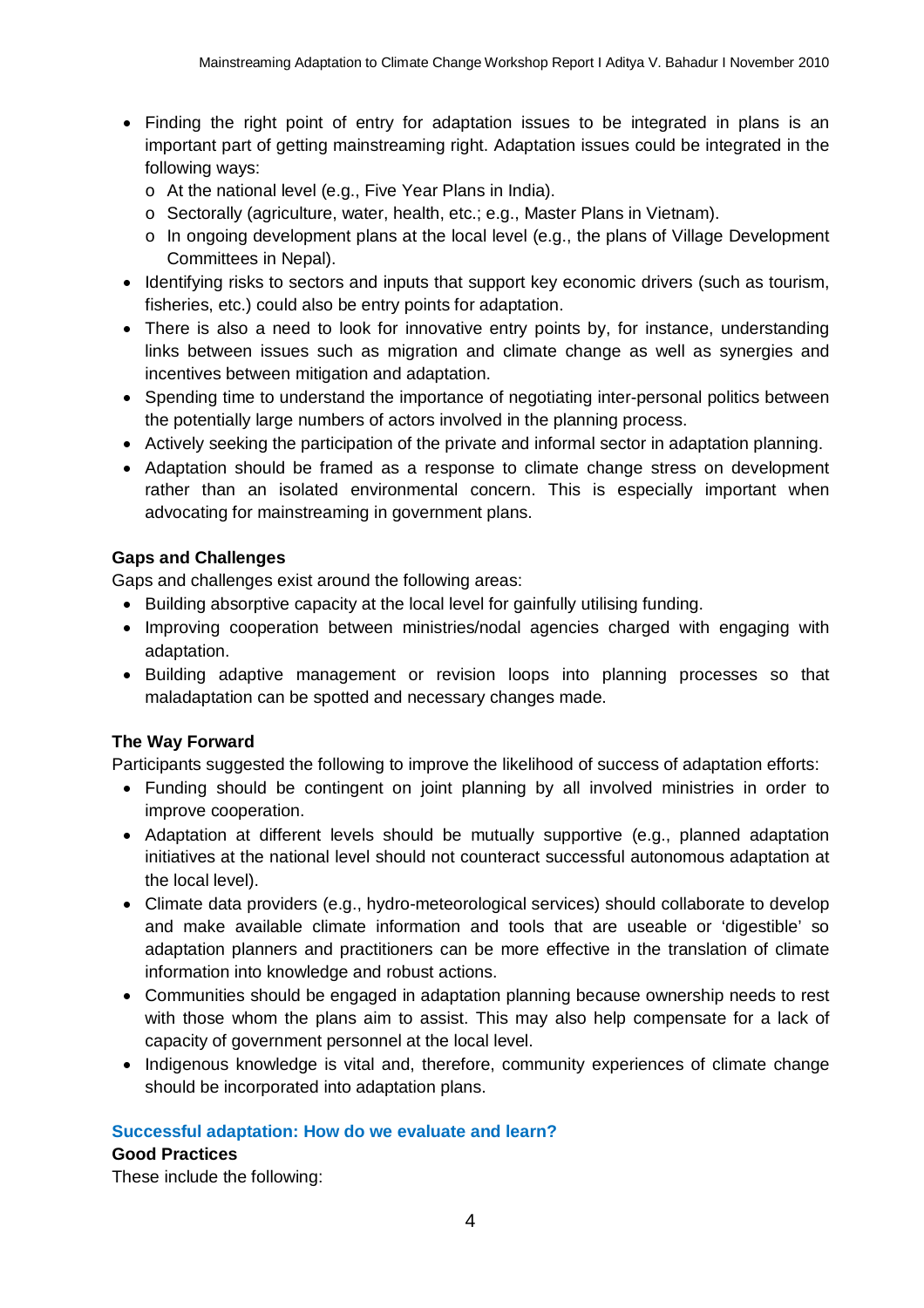- It is important for monitoring and evaluation (M&E) of adaptation interventions to be firmly grounded in a conceptual framework and theory of change.
- M&E should be an important element of any adaptation intervention from its inception, and should not be considered an 'add-on'.
- There is a need to realise the potential of M&E systems as mechanisms of effective learning and to acknowledge that they can do this only if they are iterative and flexible in nature.
- While there is a clear need for the use of numerical targets and quantitative analysis in M&E, this needs to be balanced with the use of qualitative methods.
- Though an international community of practice around M&E should be developed, it is also critical that the poor be involved in such processes and that there is adequate capacity building of citizens at the community level to conduct such activities.
- Multimedia approaches should be used where possible to succinctly capture lessons and good practices and disseminate them to target audiences.

## **Gaps and challenges**

Discussions identified the following gaps and challenges:

- Methods of developing meaningful indicators to measure adaptation success, given the complex, cross-cutting nature of climate change, in which it is difficult to attribute particular outcomes to particular activities.
- Expanding M&E to be more than just 'impact assessments', as these may not be helpful for long-term, complex adaptation interventions. The potential of M&E to become a powerful learning mechanism should be realised.
- Ensuring adequate resources to conduct robust M&E that supports learning.
- Developing M&E tools for varied audiences with different purposes.
- Determining the efficacy of different adaptation interventions for a complex, cross-cutting issue such as climate change, in which it is difficult to attribute particular outcomes to particular activities.
- Integrating robust M&E practices in national/sub-national plans of various countries, as opposed to the current emphasis on M&E only in donor-funded programmes, as these often have a limited life span.

## **The Way Forward**

Participants suggested that more innovative M&E approaches are needed that combine scientific data, community-level observation and third-party verification to deliver a more accurate description of adaptation and allow planners/practitioners to effectively learn.

## **Adaptation financing mechanisms and issues**

## **Good Practices**

The following good practices and promising directions were suggested in the session on financing:

- Pooling donor resources for the creation of trust funds (such as the multi-donor trust fund currently in process in Bangladesh).
- Conducting pilots and research programmes for expanding the role of private sector funding in adaptation, either through insurance, micro-credit schemes or advance market commitments (AMCs).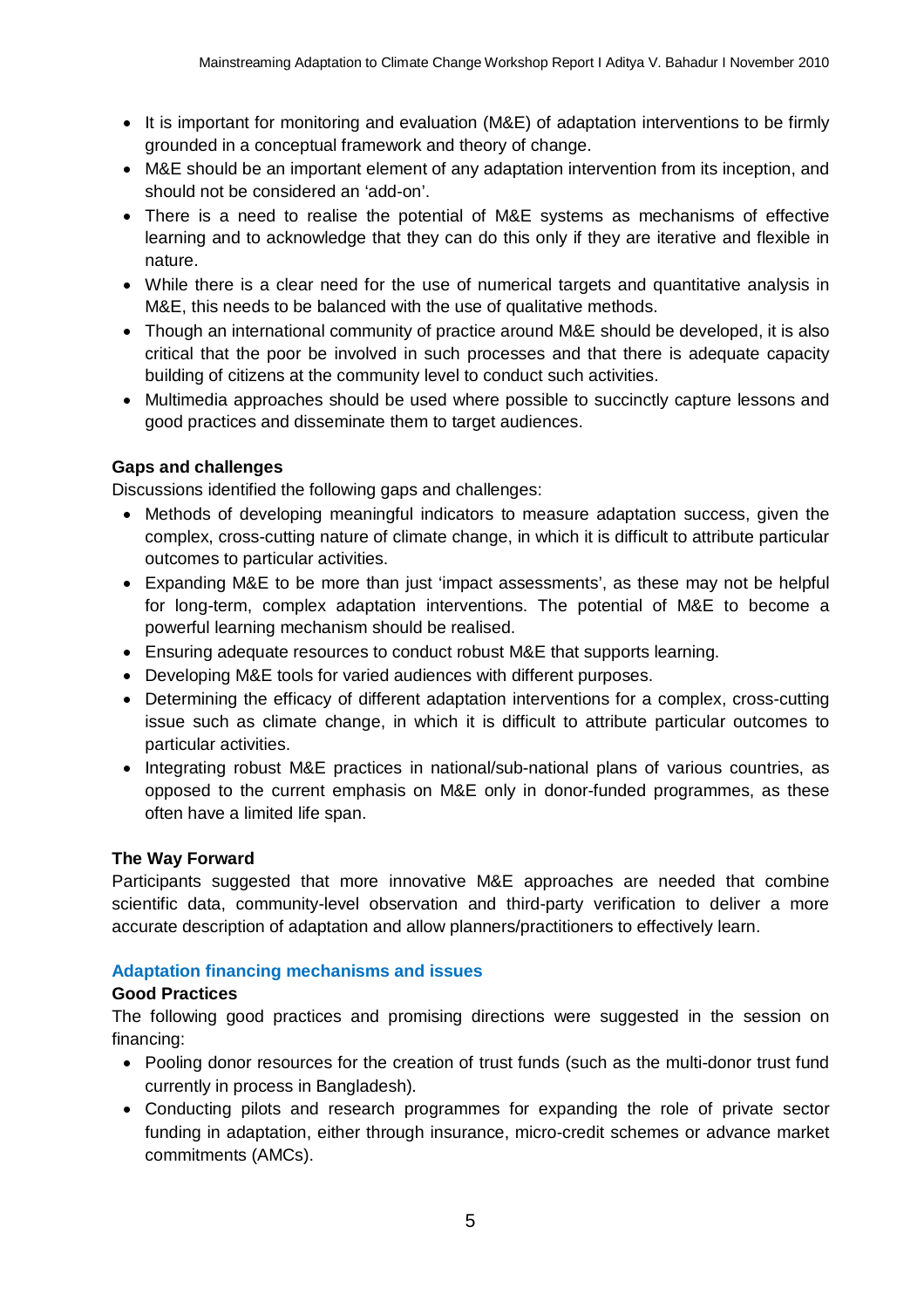- o For micro-credit schemes to flourish, strong, decentralised institutions are needed at the local level.
- o It is important to understand that AMCs are potentially valuable only for the development of specific adaptation technologies.
- Closely examining how national/domestic resources can be leveraged for adaptation, since in some countries these are substantial and outpace donor funding.

## **Gaps and Challenges**

Gaps and challenges exist around the following areas:

- Mechanisms for getting resources allocated effectively from the national level to the local level.
- Ensuring that organisations at the community level have the capacity to use funds well.
- Developing robust methodologies of determining the additional sum required to achieve effective adaptation over and above 'business-as-usual' development initiatives.
- Taking a closer look at donor financing mechanisms in order to ascertain how to engage with fiduciary risk so that it does not become an impediment to accessing funds at the local level.
	- o For example, these mechanisms should acknowledge that adaptation interventions are complex, their impacts are sometimes not realised early on and progress is difficult to measure accurately.
- Studying mechanisms of ensuring that local elites do not capture funds made available for adaptation.
- Engaging in a more detailed study of the available and potential sources of finance for adaptation.
- Ensuring subsidies given to the private sector for product development (e.g., adaptation technologies funded through AMCs) are temporary and do not distort market structures.
- Developing flexible and iterative financial instruments that are able to deal with the complexities of adaptation.

## **The Way Forward**

To be successful, a number of issues need to be considered. These include the following:

- Building capacity at national and local levels for absorbing funds for adaptation that may become available.
- Learning from pooled financing mechanisms such as the Amazon Fund and Climate Investment Funds should be shared.
- Increasing resources and access to resources by working on the following:
	- o Adaptation planners and those engaged in garnering funds for adaptation should develop a clear strategy to access funds from the Adaptation Fund and Climate Change Adaptation Funds under the Global Environment Facility (GEF).
	- o Conducting more research into the applicability of AMCs to leverage adaptation finance.
	- o Studying ways to link carbon financing and adaptation financing.

#### **Information for climate resilient development**

#### **Good Practices**

These include the following: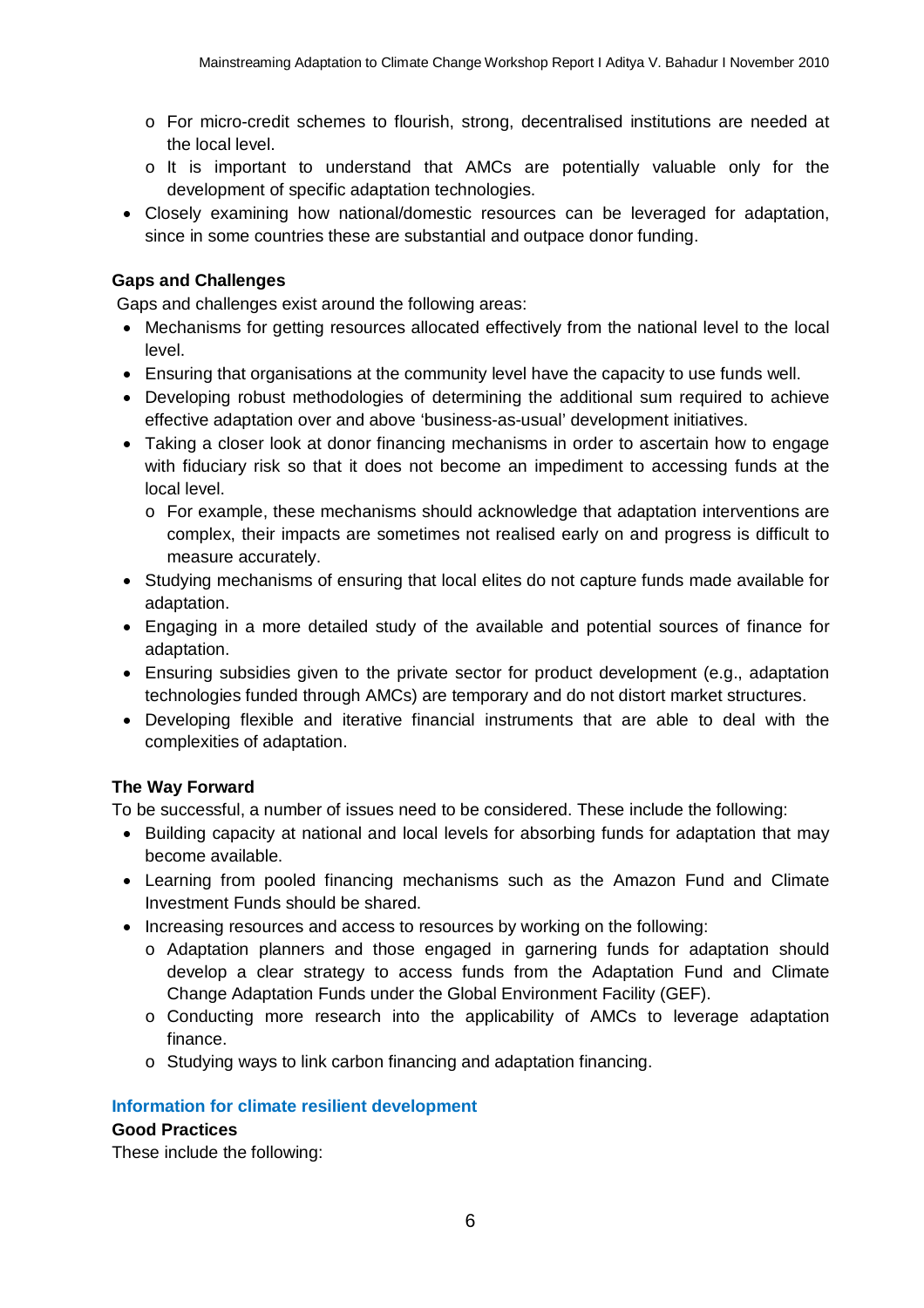- Understanding the links and gaps between climate data, climate information, knowledge and implementation of robust adaptation actions.
- Combining information gained from top-down approaches (e.g., GCMs) with information gained using bottom-up approaches (e.g., participatory vulnerability analysis).
	- o Even though the latter might be resource intensive, they are critical for an accurate assessment of vulnerability and understanding information needs for the decisionmaking process.
- Importance of being cognisant of climate and climate-related data on issues of scale.
- Importance of focusing on the type and amount of information that is needed or will suffice to support the decision making process.
- Incorporating indigenous knowledge in adaptation plans.
- Looking to past extremes and observed trends to develop scenarios for the future can be a simple way to develop more robust plans.
- Those involved with developing or managing climate information tools should synchronise better with the needs of decision-makers and targeted audiences.
- Incorporating other types of relevant data for planning (e.g., demographic trends, food and water consumption) in addition to climate data when planning adaptation interventions.

## **Gaps and Challenges**

Gaps and challenges exist around the following areas:

- Providing access to climate data in formats that are meaningful to a variety of audiences (including resource manager, planner and vulnerable communities), since each audience has different aims and information necessities in terms of how to address vulnerability.
- The lack of a system for evaluating and communicating the quality of climate information available from monitoring stations, global circulation models and impact modelling.
- A proliferation of available climate information tools, as a result of which information managers/developers need to synchronise efforts and harness synergies to avoid lack of consistency and duplication.
- Methods of balancing the focus on producing quality climate data with paying adequate attention to the dissemination of current 'best available' available data and its use for affecting policy.
- Keeping the importance of data collection, analysis and improvement of climate science sharply in focus.

# **The Way Forward**

To be successful, a number of issues need to be considered. These include the following:

- To bridge the divide between tool developers and users, the following steps can be taken:
	- o Ensuring prospective users participate in the tool-development process.
	- o Building feedback mechanisms into the interfaces of these tools.
	- o Ensuring tool developers and data users engage with the scientific community (data providers) and vice-versa to solicit feedback on data usefulness in a streamlined manner.
	- o Developing clearer guidance for practitioners and decision-makers on the use of various tools and information needs.
	- o Investing in outreach and training.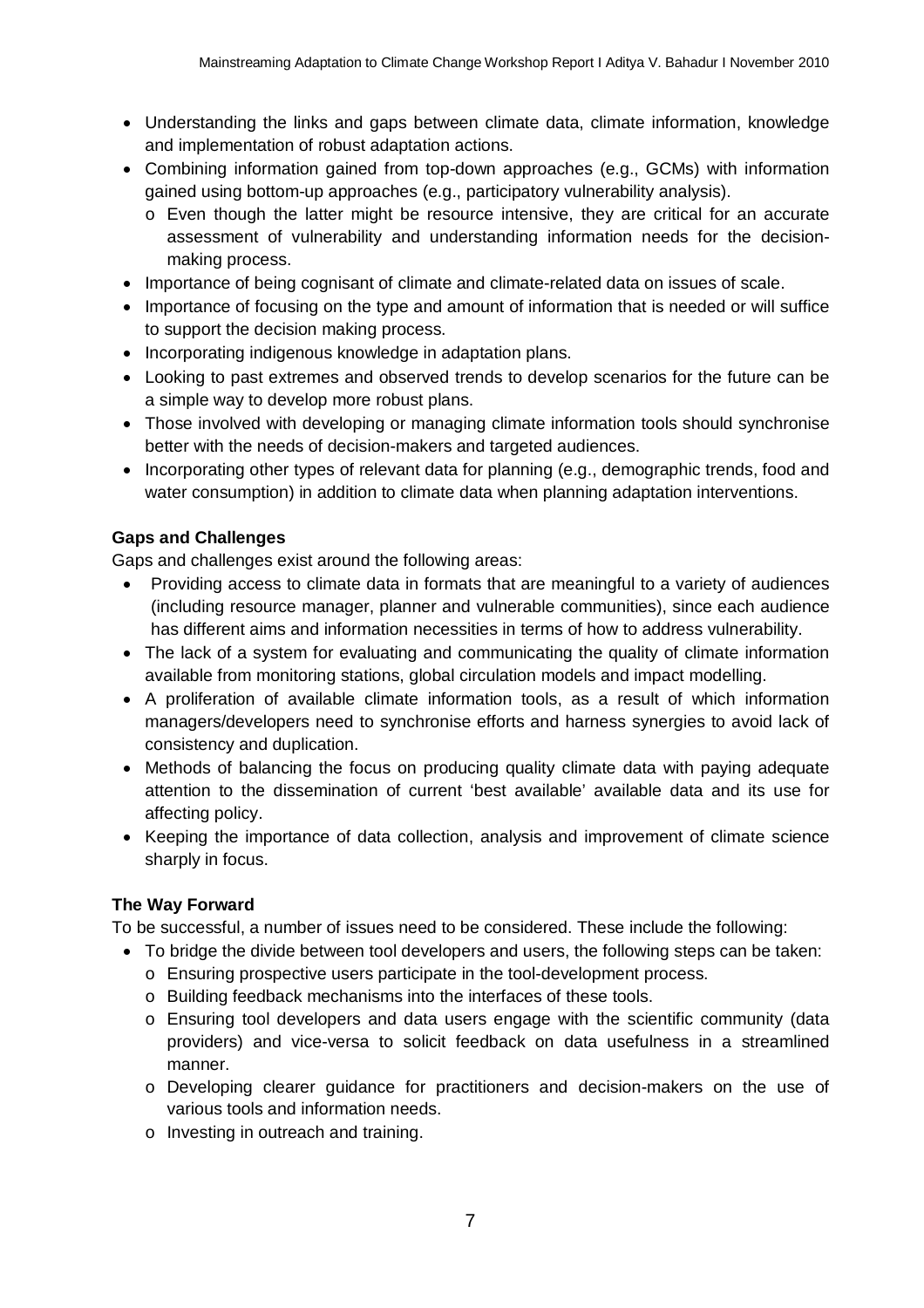- More emphasis should be laid on employing approaches that rely on robust, empirical evidence (including historical climate trends and currently available climate data) for decision-making.
- Collecting the right information and generating useful data begins with setting out clear/specific questions for investigation and determine needs for the decision making process.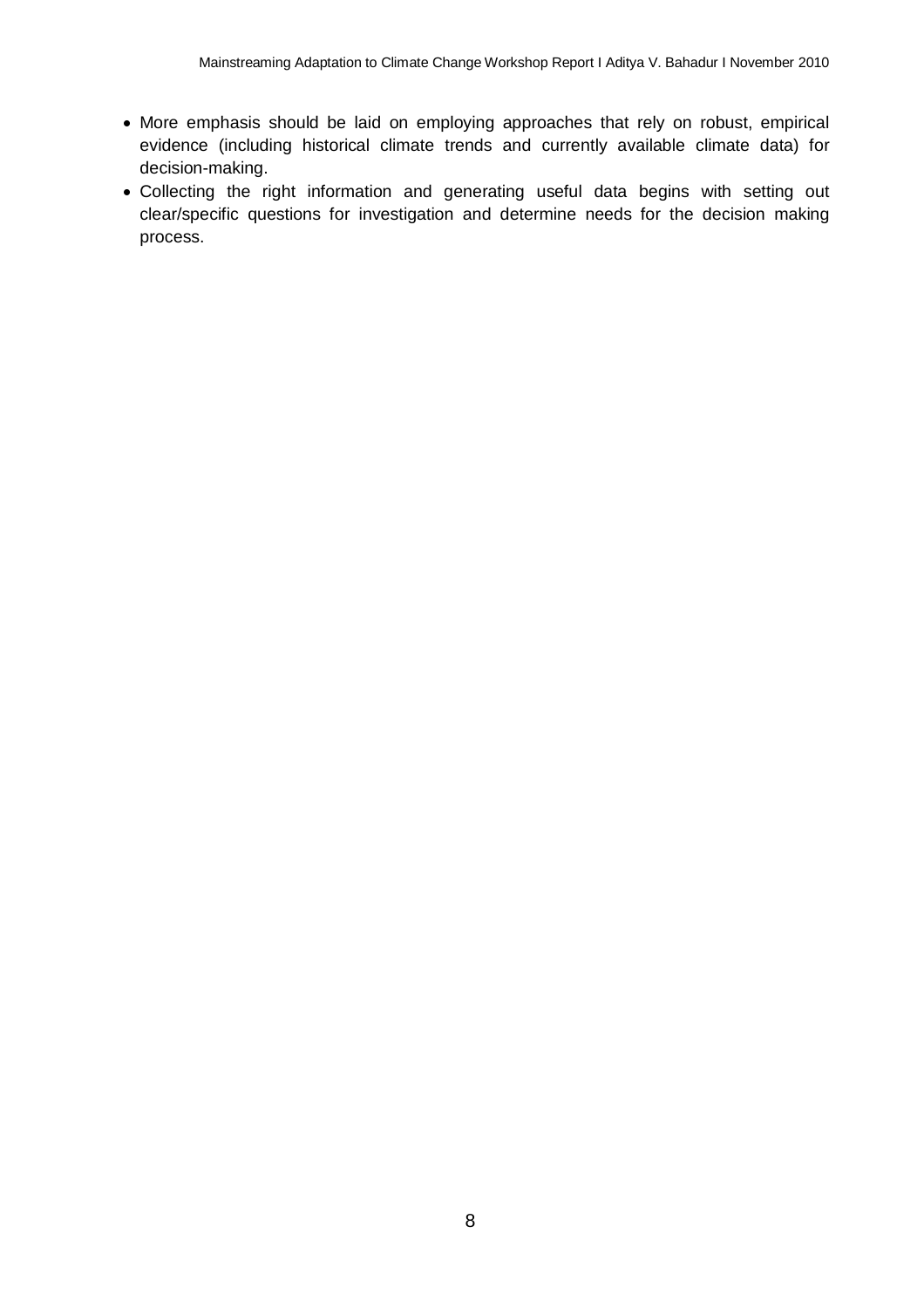## **Introduction**

The Second International Workshop on Mainstreaming Adaptation to Climate Change Managing Adaptation Processes took place on the 10<sup>th</sup>, 11<sup>th</sup> and 12<sup>th</sup> of November 2010 and was hosted by the UK Department for International Development (DFID), German Technical Cooperation (GTZ), the Asian Development Bank (ADB), the World Bank (WB) and the United States Agency for International Development (USAID) in New Delhi, India. This workshop built on lessons learned at the First International Workshop on Mainstreaming Adaptation to Climate Change held in Berlin in 2009 (see appendix four). The First International Workshop was organised to review tools for adaptation, recommend actions to improve these tools, discuss the Organisation for Economic Co-operation and Development's (OECD's) 'Guidance on Integrating Adaptation to Climate Change into Development Cooperation' and formulate a set of steps to enhance complementarity of tools and cooperation amongst their developers and users.

The Second International Workshop stemmed from a desire to progress from a focus on tools to a broader understanding of diverse processes that need to unfold in order for successful and sustainable adaptation to take place. It was also intended as another step in the consolidation of a community of practice that shares idioms and values on mainstreaming climate change into planning and to provide an impetus to 'climate smart' development globally. More specifically, the workshop was organised to examine five issues: a) how adaptation can be framed and conceptualised; b) integrating adaptation into planning; c) the role of monitoring and evaluation (M&E) in adaptation programmes and projects; d) finance for adaptation; and e) climate data and information.

This report captures the highlights of each session and. the executive summary reflects the good practices, gaps and ways forward that were identified in each of the main workshop themes.

#### **Day 1**

#### **The workshop 'at-a-glance'**

The workshop began with a welcome session where hosts and speakers outlined their hopes for what they wanted to gain from the workshop. At this session, Amita Sharma (Joint Secretary, Ministry of Rural Development, Government of India) gave an overview of the Mahatma Gandhi National Rural Employment Guarantee Act (a livelihood security scheme) and discussed the interplay of this scheme with climate change adaptation. This was followed by a session on the different ways in which overlapping adaptation responses can be understood and categorised. The last session of day one, 'Sharing experiences from mainstreaming adaptation into planning processes' was conducted in two parts. First, panellists presented on the topic in turn; the second entailed six simultaneous presentations with the audience moving from one presentation to another in groups.

#### **Day 2**

The second day commenced with a session looking into issues surrounding the M&E of adaptation interventions and entailed presentations by panellists, followed by working groups and a plenary discussion. The second session of the day dealt with issues of finance for adaptation, followed by the division of participants into three groups for a focussed discussion on sub topics. The session concluded with a plenary discussion. The last session of day two focussed on 'Information needs for resilient development', where a panel of development practitioners presented their views on information needs and gaps, and once again, six simultaneous presentations followed a panel discussion.

#### **Day 3**

On the final day, the audience divided into four groups and discussed the good practices, gaps and ways forward for the main themes of the workshop. A lively, television 'talk show' style session followed, allowing one member from each group to report on the conclusions they reached. The workshop ended with comments from the audience on what worked well in the workshop and recommendations for future workshops.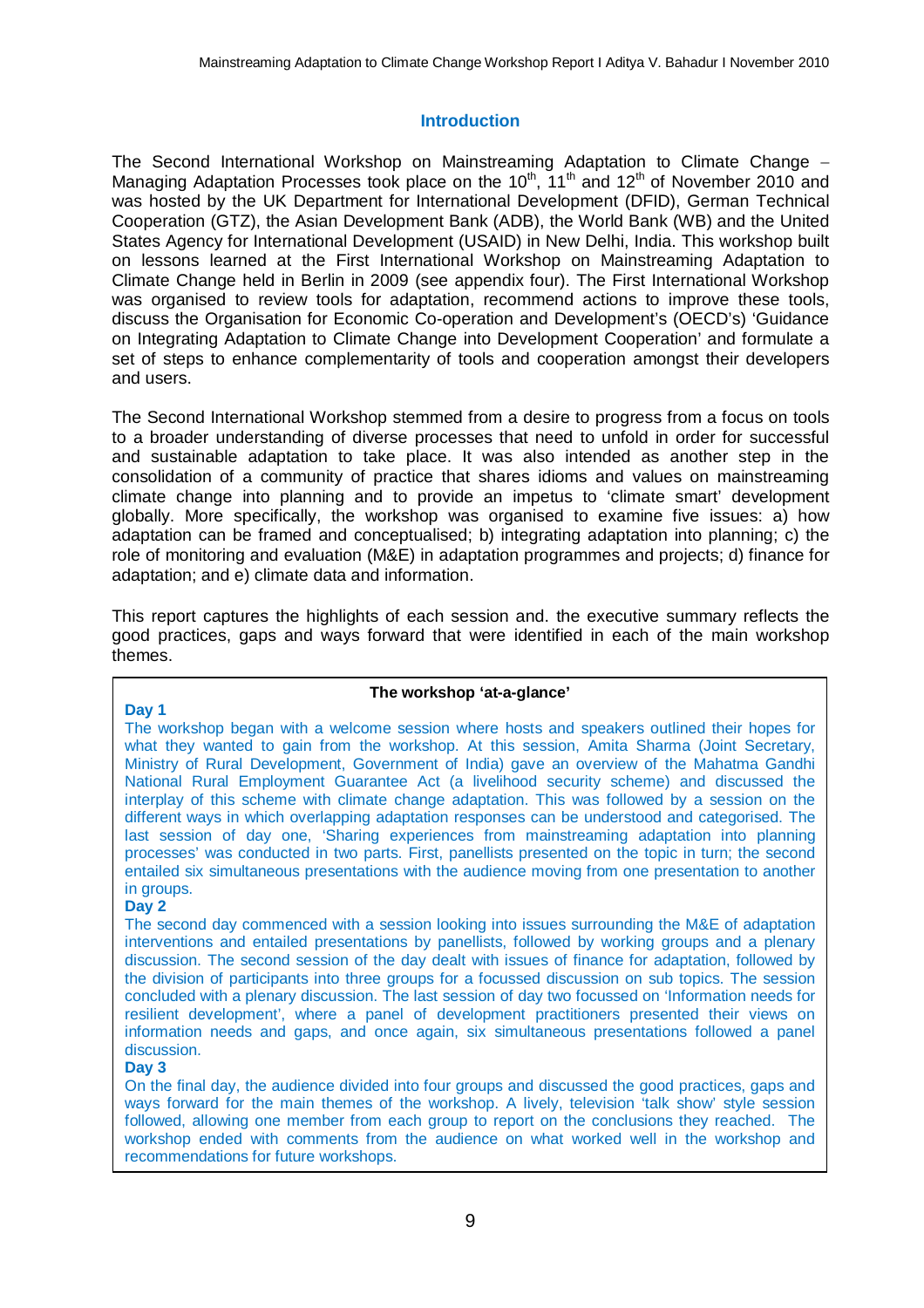## **Day 1 Session 1 Setting the stage: Opening and welcome remarks**

Vera Scholz (GTZ), John Furlow (USAID), and Lauren Sorkin (ADB) welcomed participants, reflected on prior workshops and expressed their hope that this workshop would promote shared learning around adaptation. They also gave a brief overview of the goals of the workshop and outlined the agenda. Scholz emphasised the significance of a discussion on mainstreaming taking place in India- a country facing its own unique set of acute adaptation challenges before highlighting GTZ's adaptation initiatives in the country. Emma Tompkins (University of Leeds/DFID) and Amita Sharma (Ministry of Rural Development, Government of India) delivered longer presentations.

**Comments by Amita Sharma (Joint Secretary, Ministry of Rural Development, Government of India)**: Sharma gave a presentation on India's Mahatma Gandhi National Rural Employment Guarantee Act (MGNREGA). The main objective of the scheme is to enhance livelihood security in rural areas by providing 100 days of annual wage employment to one adult member of every family willing to do public works-related, unskilled, manual work at the statutory minimum wage of Rs.100 per day. The act has three dimensions: ethical, economic and ecological. The ecological and adaptation benefits of the act are realised through the provision of jobs to individuals in projects aimed at water conservation, water harvesting, drought proofing, plantation and afforestation, developing flood control measures and renovation of water bodies, tanks and canals. Apart from these direct links to ecosystem services, the MGNREGA, by increasing livelihood security, reduces the overall vulnerability of individuals to the impacts of a changing climate. As the MGNREGA was not designed as an adaptation intervention to begin with, Sharma was questioned on the value and veracity of its

almost 'accidental' adaptation benefits. She replied that, in her view, an intervention should never begin with the issue of climate change at its centre but should focus instead on enhancing human capacity as a pathway of realising ecological and adaptation benefits.

*"MGNREGA places 'man' at the centre and understands that her/his activities can either improve or degrade the environment."* – Amita Sharma

**Comments by Emma Tompkins<sup>3</sup> (University of Leeds/DFID):** Tompkins described the five key areas that would be the focus of the workshop.

a) **Framing adaptation**: as adaptation is an amorphous term on which there is no consensus, there is a need to identify the different ways in which adaptation has been conceptualised and to gauge whether these are compatible.

b) **Technical knowledge and managing climate information**: information is critical to adaptation although there is uncertainty in existing climate models; therefore, these need to be understood as imperfect. Also, it is important to not substantially 'simplify' climate information, as a loss of complexity may also imply a loss of accuracy.

c) **Integration of adaptation into planning**: there is a lack of a credible knowledge base on the strengths and weaknesses of climate models and how these can be applied in different regions. The multitude of possible entry points for integrating adaptation into planning also requires possibly expanding the field of vision; it is important to give further consideration to sectors such as health, tourism and education as entry points.

\_\_\_\_\_\_\_\_\_\_\_\_\_\_\_\_\_\_\_\_\_\_\_\_\_\_\_\_\_\_\_\_\_\_\_<br><sup>3</sup> Tompkins was addressing the Workshop in her capacity as Senior Lecturer, University of Leeds; she is also currently on secondment to the UK Department for International Development.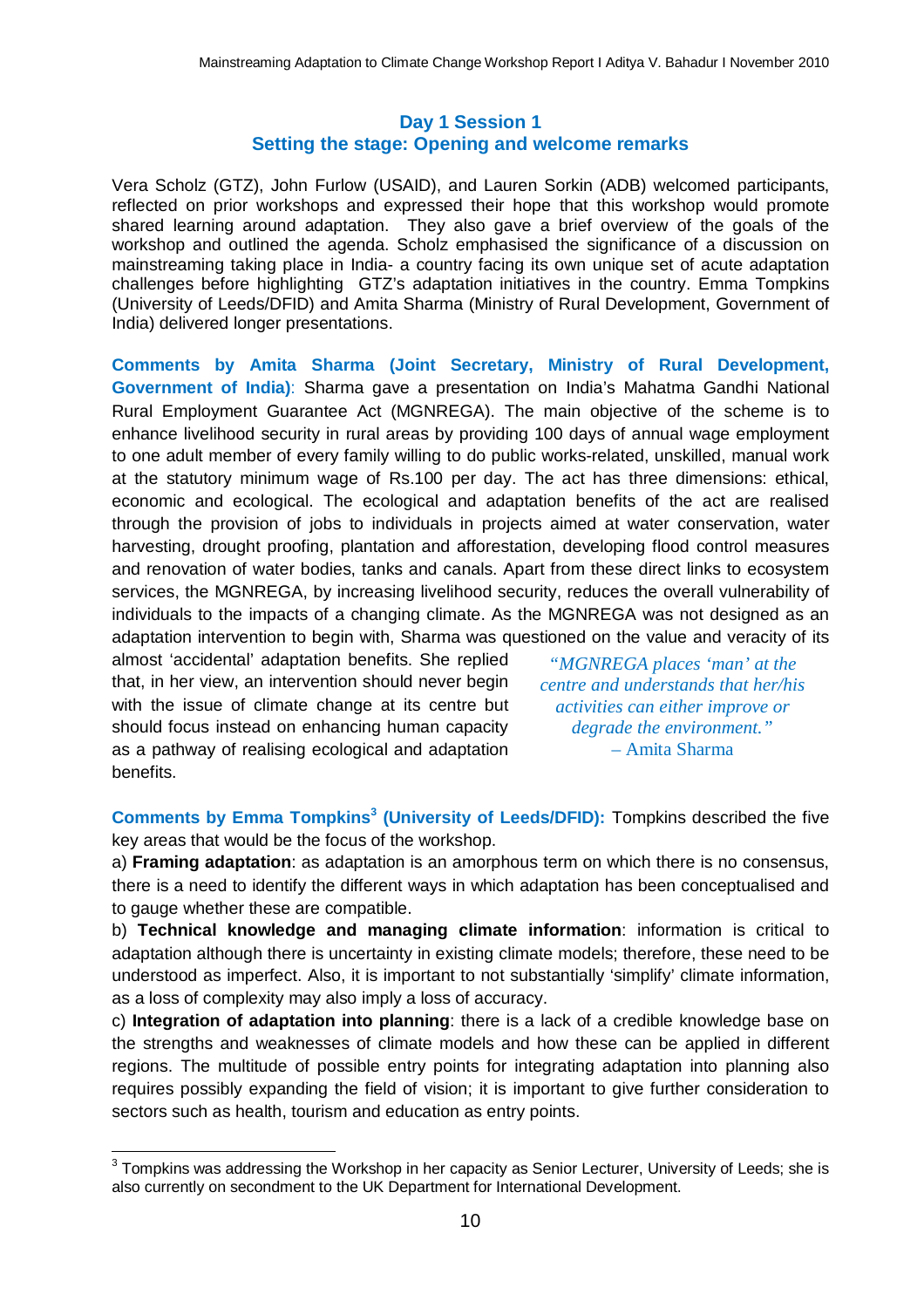d) **Climate finance**: there are certain critical areas around climate finance that still need exploration. These include the procedures for identifying incremental costs of climate financing from general development funding; ensuring a consistent and adequate stream of financing for adaptation efforts; methods of effectively integrating with government processes; incentive mechanisms for delivering results in adaptation; and means of engaging the private sector in delivering adaptation finance.

e) **Monitoring and evaluation**: here, remaining challenges include the identification of tools for measuring adaptation that could also deliver development benefits; developing metrics of

*"This workshop is about advancing knowledge and sharing good practices."* – Emma Tompkins

successful adaptation; and formulating systems of certifying the quality of climate models and methodologies of constructing baselines for measuring adaptation.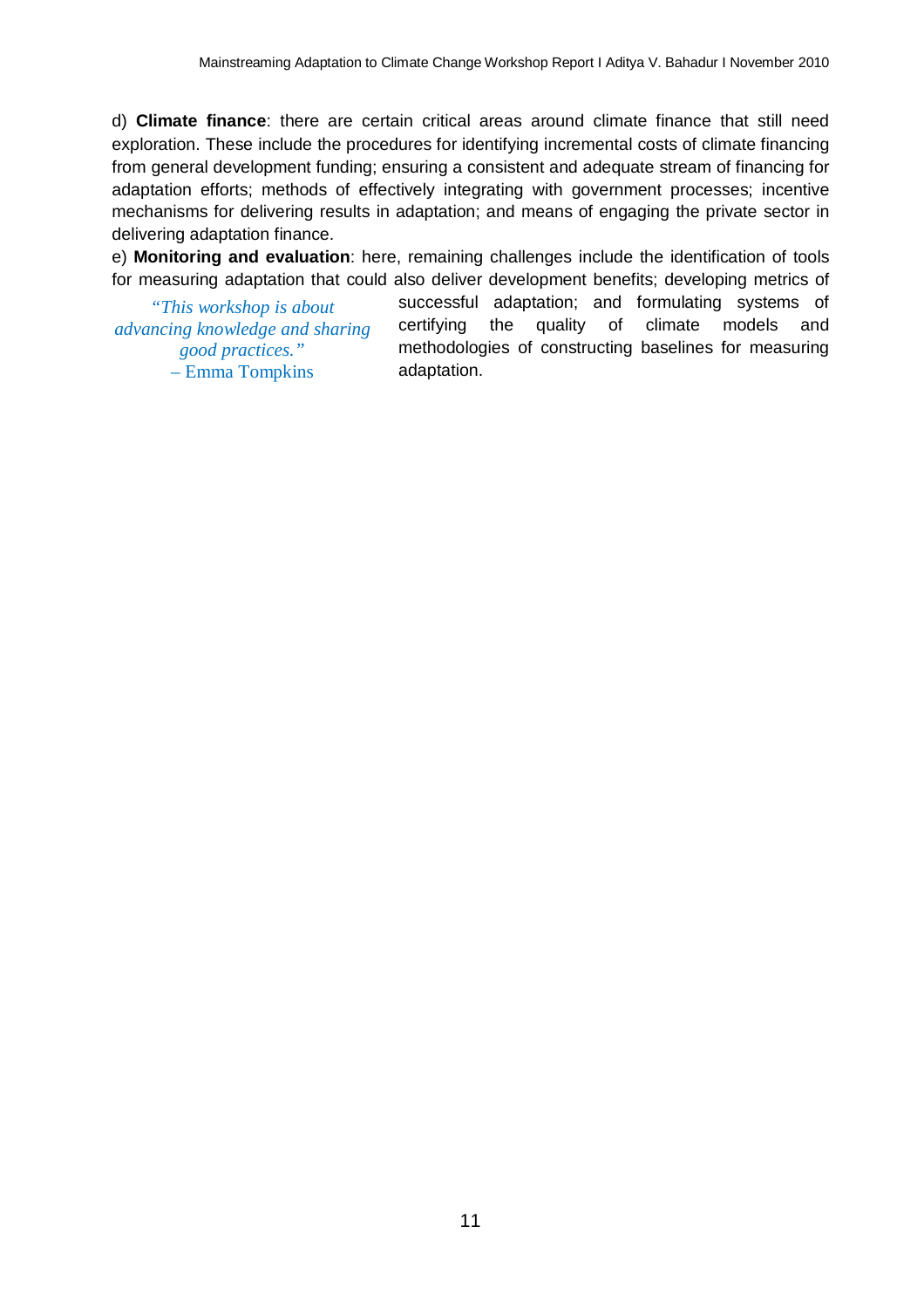## **Day 1 Session 2**

# **Building a mainstreaming adaptation narrative together: Framing the issues**

This session was moderated by Thomas Tanner from the Institute of Development Studies (IDS).

**Presentation:** Tanner's presentation proposed four overlapping groups of adaptation responses. These were employed as ways of stimulating dialogue among participants around the diversity of conceptual and operational understandings of climate change adaptation.

A. **Predict and provide**: this group of adaptation responses entails calculating the probability of future climate impacts and is led by scenarios and climate impact models. It mainly views vulnerability as arising from biophysical factors that are external to the system. It prepares for the future through the use of the information at hand at any given point in time. Examples of practice that are associated with this conceptualisation include the integration of climate information in the

design of breakwaters and drainage of glacial lakes.

B. **Risk sharing and transfer**: this group is hinged on the managing and transfer of risks of climate-related impacts, usually through financial and social mechanisms. These rely on social and economic analyses and manage risks through financial and social mechanisms. This framing is

*At A Glance* Four overlapping groups of adaptation responses:

- A. Predict and provide
- B. Risk sharing and transfer
- C. Social vulnerability
- D. Addressing governance

implicit in adaptation practices such as crop insurance and the provision of seasonal forecasts to farmers.

C. **Social vulnerability**: these focus on the drivers of social vulnerability such as assets, capabilities, livelihoods opportunities, poverty inequalities and marginalization, and hone in on social vulnerability as an entry point for addressing adaptation. As a result, this group of responses focus on climate variability. Adaptation approaches that are allied to this school of thought include those that employ gender empowerment as a route to adaptation or focus on an engagement with caste inequities as a pathway to better adapting to climate change.

D. **Addressing governance**: a fourth set of adaptation responses engages with political dimensions of vulnerability to deal with issues such as governance, finance and accountability. Here, adaptation is conceptualised as a process of engaging with political factors that mediate development processes.

The presentation concluded with a short discussion among all participants on 'resilience' in the context of adaptation as a concept that possibly cuts across the four conceptualisations.

**Sharing experiences:** Lauren Sorkin (ADB), Sean Doolan (Govt. of Netherlands), Ilona Porsché (GTZ) and Michelle Winthrop (DFID) shared their views and experiences of each of the four conceptualisations.

Sorkin discussed the ADB's engagement with the 'predict and provide' group of adaptation responses. While some of the ADB's infrastructure projects align with this understanding, many of their projects take a wider view of what adaptation entails. She explained how the ADB had climate proofed roads in East Timor and the Solomon Islands, and examined the impact of sea level rise on road networks in particular areas through collaboration with technical institutions (e.g., the Hadley Centre and the Commonwealth Scientific and Industrial Research Organization [CSIRO]).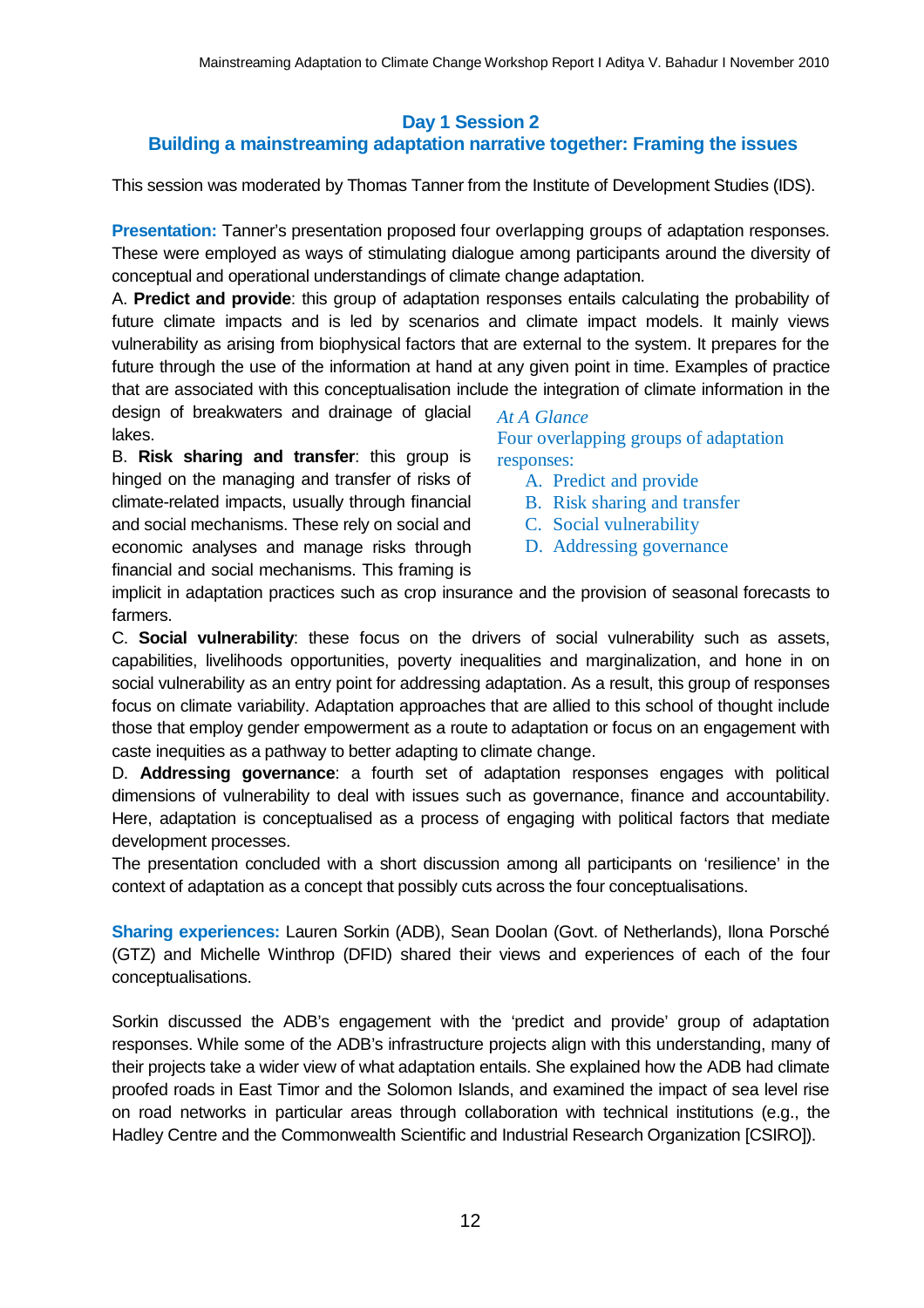Doolan discussed the example of crop insurance in Ghana as a scheme that was aligned to the 'risk sharing and transfer' group of adaptation responses. This was supported by the German government/GTZ and entailed the introduction of innovative crop insurance products in partnership with the private sector as a means of adaptation. Here, the impact of climate hazards on food and cash crop production were assessed to ultimately provide the farmers with a range of insurance products. Some of the key challenges included the existence of very poor quality climate data and overcoming institutional/governance impediments in the provision of these services.

Porsché discussed initiatives being undertaken by the GTZ that were most closely associated with the 'social vulnerability' group of adaptation responses. She described how GTZ had undertaken a study to understand the vulnerabilities and capacities of communities in northeast India using, in part, the Sustainable Livelihoods Framework. GTZ is also involved in the preparation of state-level action plans on climate change in India and in developing a framework for measuring vulnerability

using both top-down and bottom-up methods. Porsché underlined the importance of engagement with communities and issues of vulnerability and noted that "...working bottom-up doesn't necessarily mean working on a small scale."

*"Working bottom-up doesn't necessarily mean working on a small scale."* – Ilona Porsché

Winthrop discussed a proposed programme in Ethiopia (Strengthening Climate Institutions Programme) as an adaptation initiative that was aligned to the 'addressing governance' group of adaptation responses. The Strengthening Climate Institutions Programme would provide demand-driven support to institutions that address the vulnerability of the poorest, and those that support environmental protection programmes at all levels, including civil society and private sector. Ethiopia has a long history of robust institutions (including research institutes) that engage with issues of food security; their governance and institutional processes need to be strengthened in order for them to effectively accommodate adaptation to climate change. The programme will seek to strengthen the capacity of institutions leading on the Ethiopia Productive Safety Net Programme to address adaptation. This programme is currently supporting field-level initiatives to address vulnerability and food security, but a more explicit focus on adaptation could help enhance its impact in specific areas, for example, environmental management at local level.

**Highlights of feedback from group work:** the participants divided into small groups and raised a number of issues:

- The 'poorest of the poor' need to be at the centre of adaptation interventions.
- Migration could serve as an entry point for understanding/undertaking adaptation, as distress migration carries the potential of being maladaptive but planned migration can be adaptive in certain contexts.
- Participants noted the overlaps across the groups of adaptation responses, and felt that most adaptation approaches were a combination of social vulnerability assessment, climate projections and risk assessment, and improving governance.
- Innovative solutions to the challenge of engaging the private sector in adaptation are needed.
- Improved climate information needs to be developed to support effective adaptation practice.
- An engagement with politics and issues of governance was seen as key to effective adaptation.
	- This is due to the fact that weaknesses in enforcing laws, poor representation of vulnerable groups, a lack of coordination of government bodies, and gaps in linking science with policymaking and planning, among other governance challenges, present real barriers to dealing with climate change.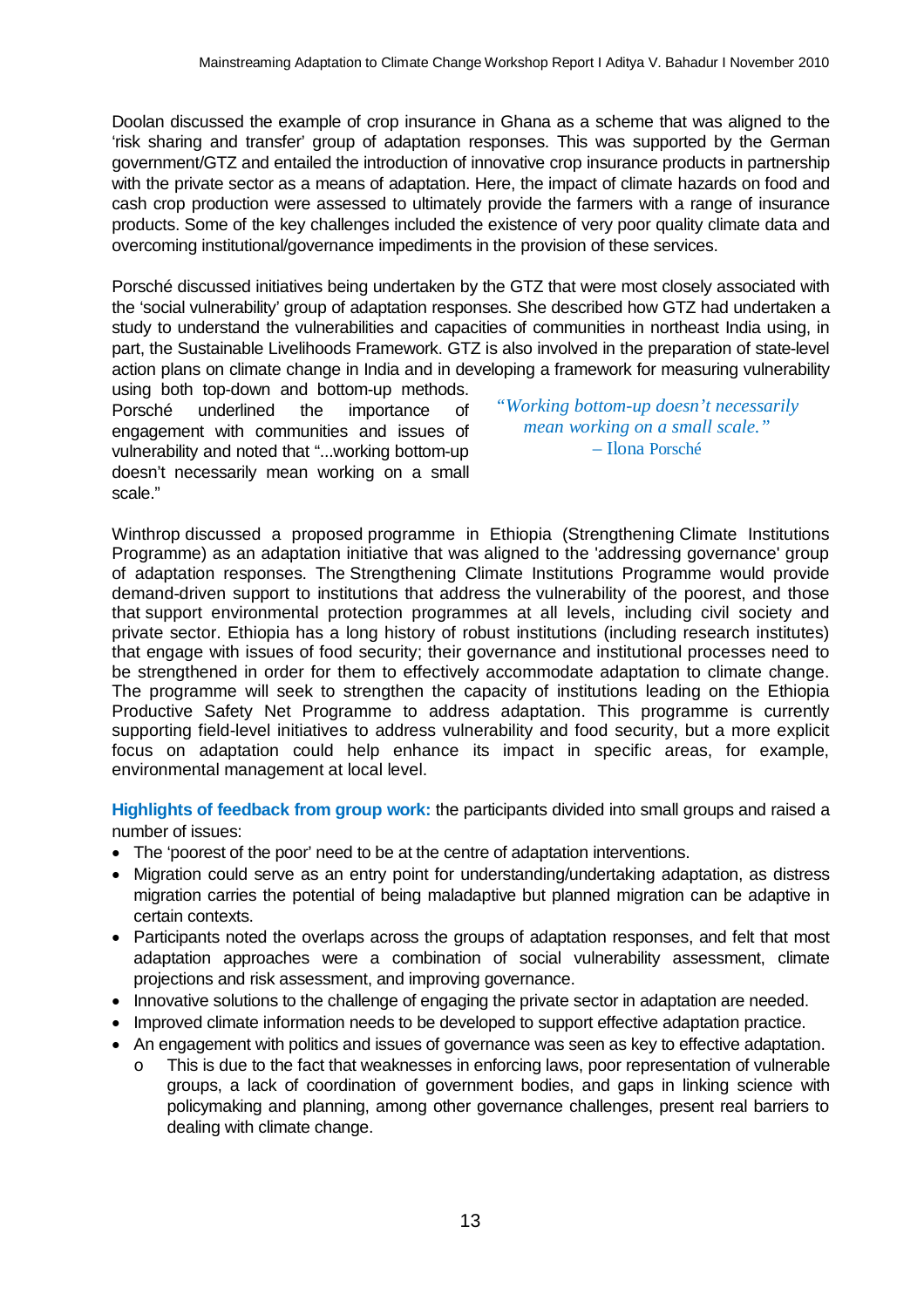• Keeping an eye out for innovative information and communication technologies not only for relaying climate information to planner/project developers but also for sharing 'lessons learned' was considered a good practice.

## *Key point*

It is critical to adopt highly individualised adaptation models in different contexts and stay away from employing a 'one size fits all' approach.

- Capacity building and livelihood support should be key components of adaptation strategies.
	- o Overall, it was felt that capacities to undertake/execute adaptation interventions at the local level were quite limited and that a greater effort was needed to rectify this problem.
- A greater emphasis needs to be placed on the use of indigenous knowledge for effective adaptation.
- Scientists, communities and governments need to combine efforts for successful adaptation to take place.
- Collaboration between civil society organisations and the government was considered to be an effective means of ensuring improved service delivery.
- In planning adaptation interventions, it is important to build in 'failure scenarios' so that unexpected events do not have catastrophic results.
- It is critical to adopt highly individualised adaptation models in different contexts and stay away from employing a 'one size fits all' approach.
- Conducting pilot adaptation interventions and learning from these is an efficient means of enhancing learning of what works and what doesn't.
- Tackling issues of marginalisation and developing pathways of empowerment is an effective route to improved adaptation to a changing climate.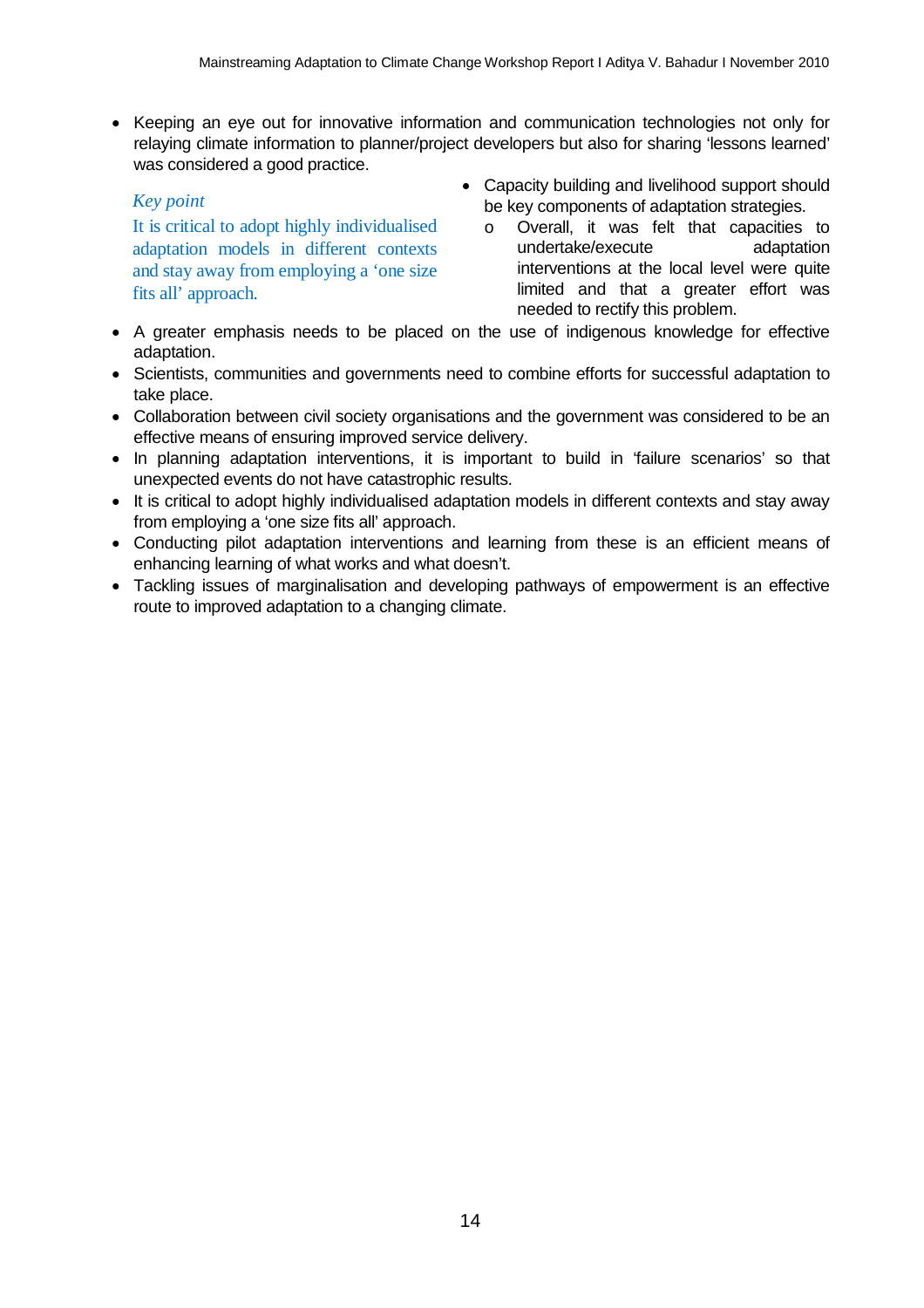## **Day 1 Session 3**

## **Sharing experiences from mainstreaming adaptation into planning processes**

The panel included John Furlow (USAID), Merylyn Hedger (IDS), Shardul Agrawala (OECD), Nanki Kaur (International Institute for Environment and Development [IIED]) and Marcus Moench (Institute for Social and Environmental Transition [ISET]).

**Comments by Merylyn Hedger:** Hedger noted a number of problems with applying traditional planning processes to climate change due to the uncertainty associated with how the climate is changing. She remarked that climate change adaptation was locked in a 'planning deficit' as there was a lack of clarity on modalities of effectively integrating with ongoing development plans as well as a lack of a precise

#### *There is a need for:*

- A. Better integration between scales of governance
- B. Strengthening the role of the informal sector
- C. Acknowledging the transformative potential of mainstreaming.

understanding of climate change impacts. She identified entry points for linking adaptation with international plans such as the MDGs and sectors (i.e., agriculture, disaster management and water resources); sometimes, even crises could open windows for adaptation (e.g., floods leading to the construction of the Thames barrier). She remarked that, overall, there was a need for better integration between scales of governance (from national to local), for strengthening the role of the informal sector and for acknowledging the transformative potential of integrating climate change in mainstream development plans.

**Comments by Shardul Agrawala:** Agrawala argued that integrating climate change in national-level policies/plans entailed improving access to quality climate information, engaging key national actors, organising government structures to better address adaptation and modifying regulations to reflect climate risks. He also highlighted that it was important to address adaptation at the sectoral level as vulnerability and response options were highly sector specific and methods of adaptation would vary substantially across sectors. Regarding the relevance of mainstreaming at the local level, he said that it was critical to account for adaptation at this level as climate impacts, vulnerability and adaptive capacity were realised locally. He also discussed how, with some modifications, environmental impact assessments could act as potential entry points for adaptation. He concluded by underlining the uncertainty in existing climate projections.

**Comments by John Furlow:** Furlow explained how USAID was supporting adaptation in areas that were not only development priorities and sensitive to climate variability, but also where interventions carried the maximum potential for impact. He said that, overall, USAID's adaptation programmes addressed three pillars: a) science and analysis for decision-making; b) effective governance for climate resilience; and c) implementation of climate solutions.

- *USAID's adaptation programmes address:*
- A. Science and analysis for decision-making
- B. Effective governance for climate resilience
- C. Implementation of climate solutions

Extending the discussion on entry points for adaptation, he described a stakeholder workshop to design an adaptation programme in the Eastern Caribbean. He underlined how

participants first identified economic drivers (tourism, agriculture and manufacturing) as the starting point for planning; then discussed the critical inputs needed to support these activities (fresh water, energy, governance, etc.); and finally discussed the stresses on these inputs, both climate and non-climate (changes in rainfall, pollution, corruption, etc.) as a route to embed adaptation in a broader development perspective. (See appendix 1 for a graphical representation of USAID's approach.)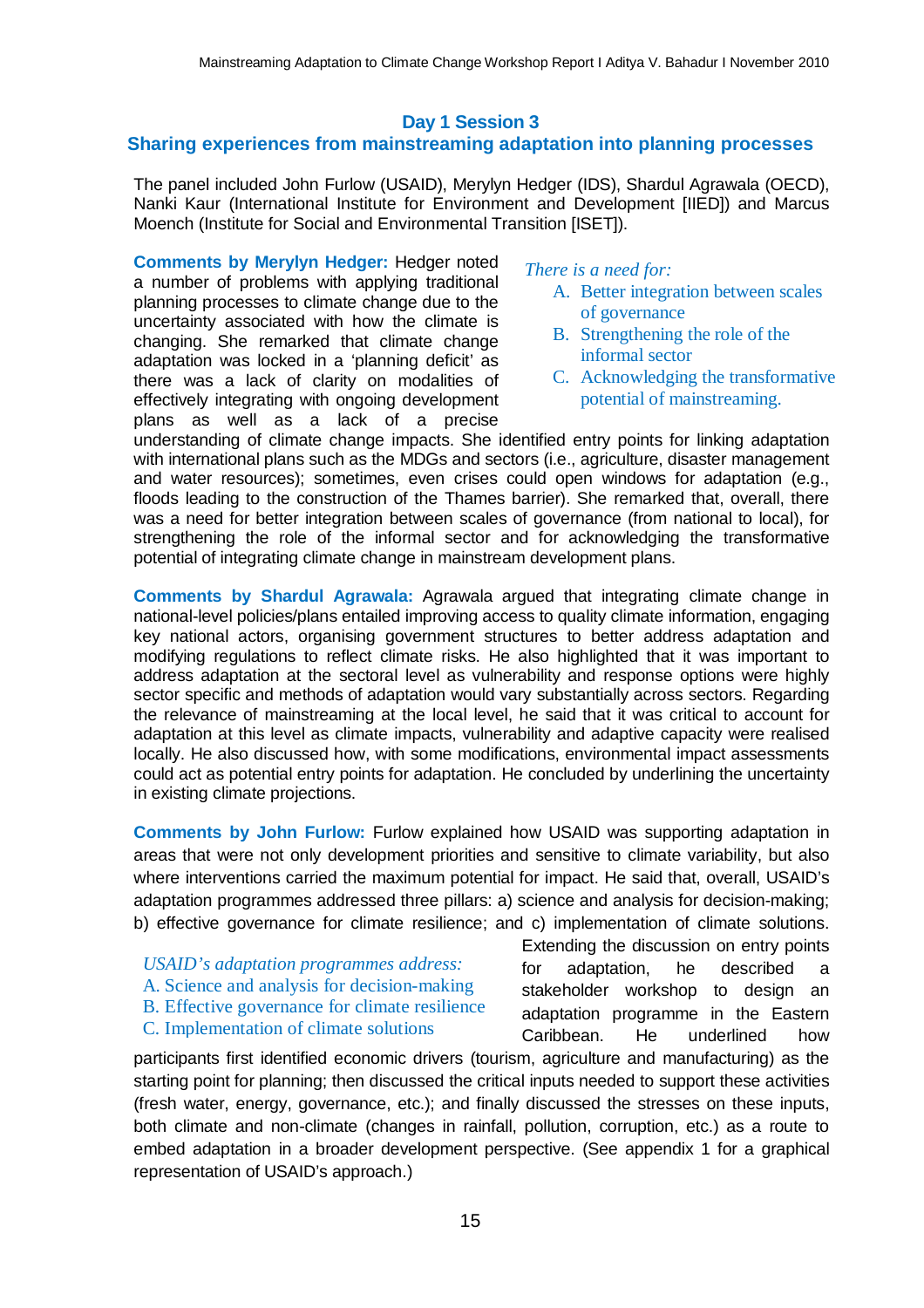**Comments by Nanki Kaur:** Kaur highlighted the importance of congruence in scales for the effectiveness of any adaptation mainstreaming initiative. As the capacity to respond to climate change exists from the supra-national to the sub-national levels, it is critical that any adaptation being played out/mainstreamed at one level (e.g., planned adaptation interventions at the national level) supports that which may be happening at another (e.g., autonomous adaptation measures at the local levels). She concluded her presentation by

"*Local Adaptation Plans of Action enable the most vulnerable to reach up and draw down on resources."*  – Nanki Kaur

discussing Local Adaptation Plans of Action (LAPA) in Nepal as an adaptation planning process that exploited synergies between scales to allow the most vulnerable to reach up and draw down resources.

**Comments by Marcus Moench:** Moench began by discussing how diagnosing vulnerability is a good entry point for adaptation and this is usually a sum of exposed or fragile systems, exposed or low-capacity populations and exposure to the impact of climate change. To demonstrate the need for thinking systemically, he discussed how elaborate systems such as the government, the private sector and civil society rest on a foundation of 'critical systems' such as land, energy and ecosystems. Resilient systems, he argued, result from institutions and infrastructures that were flexible, redundant, modular and designed to fail safely; as well as through agents (i.e., governments, markets and identity groups) that had the ability to plan, visualise and organise effectively. (See appendix three for a graphical representation of ISET's conceptualisation)

**Marketplace sessions:** marketplace stalls were organised where Nana Künkel (GTZ) and Nguyen Hieu Trung (College of Environment and Natural Resources, Can Tho University, Vietnam), Bhagirathi Behera (Government of Maharashtra) and Ashok Singha (CTRAN), Shamit Chakravarti (ADB), Alamgir Hossain (USAID/Bangladesh), Ajaya Dixit (ISET) and Tomonori Sudo (Japan International Cooperation Agency [JICA]) made presentations.

**Climate proofing for development: Experiences from local development planning in Vietnam (Nana Künkel and Nguyen Hieu Trung):** GTZ's approach to climate proofing development includes four steps: a) screening; b) climate analysis; c) prioritising needs for

action; and d) integrating adaptation elements into project design. A discussion also took place on how this approach had been applied to a project in Tra Vinh, Mekong Delta, Vietnam. Three key lessons from this project were identified in response to a question from a participant: a) it is important to have a pragmatic tool, which

*Three lessons learned from GTZ's Vietnam experience:*

- A. Need for tools to understand community experiences
- B. Value of 'digestible' climate information
- C. Importance of innovative approaches for working across scales

allows project planners to understand the experiences and worldviews of community members; b) it is critical to have climate data that is 'digestible'/easily understandable; and c) effective climate proofing requires the development of innovative approaches for working across scales.

**Case of climate change action planning in Orissa, India (Bhagirathi Behera and Ashok Singha):** this session included a presentation of Orissa's climate change action plan and the process of its development. The action plan is a collection of recommended actions for adaptation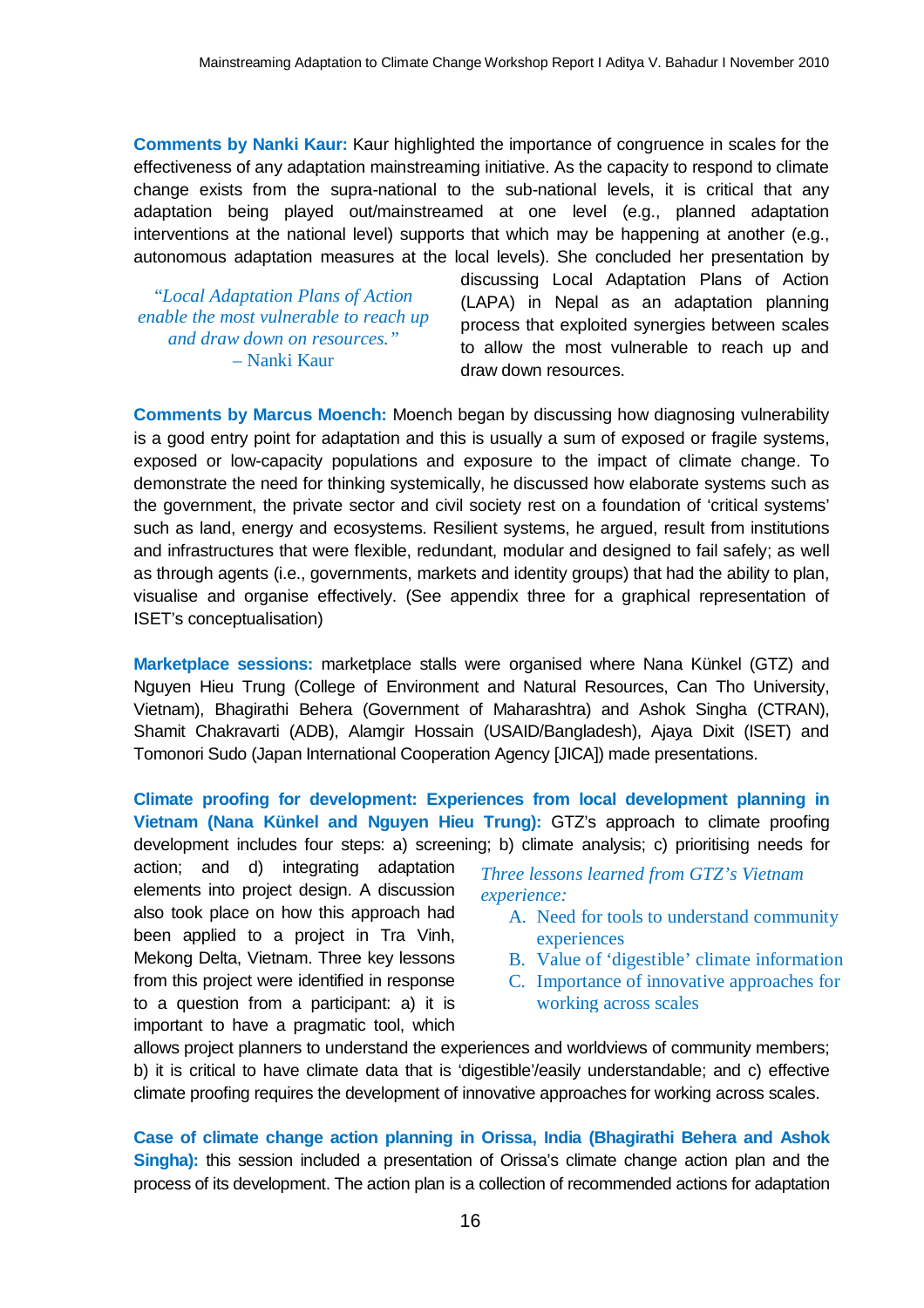## *Three challenges in preparing Orissa's climate change action plan:*

- A. Ensuring positive work culture in the working group
- B. Estimating costs
- C. Negotiating extreme positions

and mitigation in 11 sectors (agriculture, coasts and disasters, energy, fisheries, forests, health, industry, mining, transport, urban and water) and was prepared with assistance

from DFID and the WB. The preparation of the action plan began with a scoping study, which led to the design of a plan structure; this was followed by detailed institutional structuring (establishment of working groups), a vulnerability assessment, an inventory of emissions, a prioritisation of issues, a prioritisation of actions and, finally, the preparation of indicative budgets. In response to a question on the challenges faced by the planners in this process, the presentation team said that some of the hurdles included ensuring effective collaboration amongst members of the working group (charged with plan development), estimating costs and negotiating with civil society organisations that sometimes adopted extreme positions on issues.

**Climate change adaptation and the ADB (Shamit Chakravarti):** here, a quick overview of the adaptation initiatives that the ADB has been undertaking in India and Sri Lanka were discussed. In India, the ADB is: a) helping the Ministry of Water Resources to prepare a strategic framework for meeting the climate challenges in the water sector; b) helping formulate an adaptationfocused, sustainable water resources strategy for Himachal Pradesh; c) preparing an assessment of how the Sutlej River Basin can be managed sustainably to meet competing needs across sectors; d) supporting a scoping study to help design sustainable water systems in Karnataka; e) shortly launching a coastal protection project, which will have adaptation benefits; and f) mainstreaming adaptation and mitigation in the ADB's work in-country. In Sri Lanka, the ADB has studied the vulnerability of five key sectors to climate change as a step in the preparation of a climate change adaptation strategy for the country. On being asked about the ADB's view of how important it was to engage community-level organisations, the participants learned that the ADB views them as important stakeholders in any successful adaptation strategy as they believe that government officials at the local level are usually overburdened with the delivery of different projects.

**USAID programmes for adaptation to climate change in Bangladesh (Alamgir Hossain):** USAID is engaged in building the institutional capacity for research towards climate resilience, undertaking sectoral adaptation programmes, developing climate resilient cropping systems, improving disaster forecasting and early warning systems, monitoring ecosystems and biodiversity changes, developing renewable energy systems, undertaking afforestation, helping protect livelihoods in ecologically fragile areas, raising awareness of climate change issues and mainstreaming adaptation in a variety of development programmes. Bangladesh is unique in that all relevant ministries have an embedded climate change cell, which is charged with mainstreaming climate change in the activities of the ministry. The participants had a number of questions related to whether the rapid rise in the country's wealth had led to a decrease in the

"*While adaptation is a high priority, low carbon growth is a strategic pillar of USAID's plans in Bangladesh"*  -Alamgir Hossain

vulnerability of its people to climate change. Hossain said that while empirical evidence was scant, it was generally believed that increasing national wealth was indeed leading to declining vulnerability. The government has been committing increasing sums of its own funds to building resilience to climate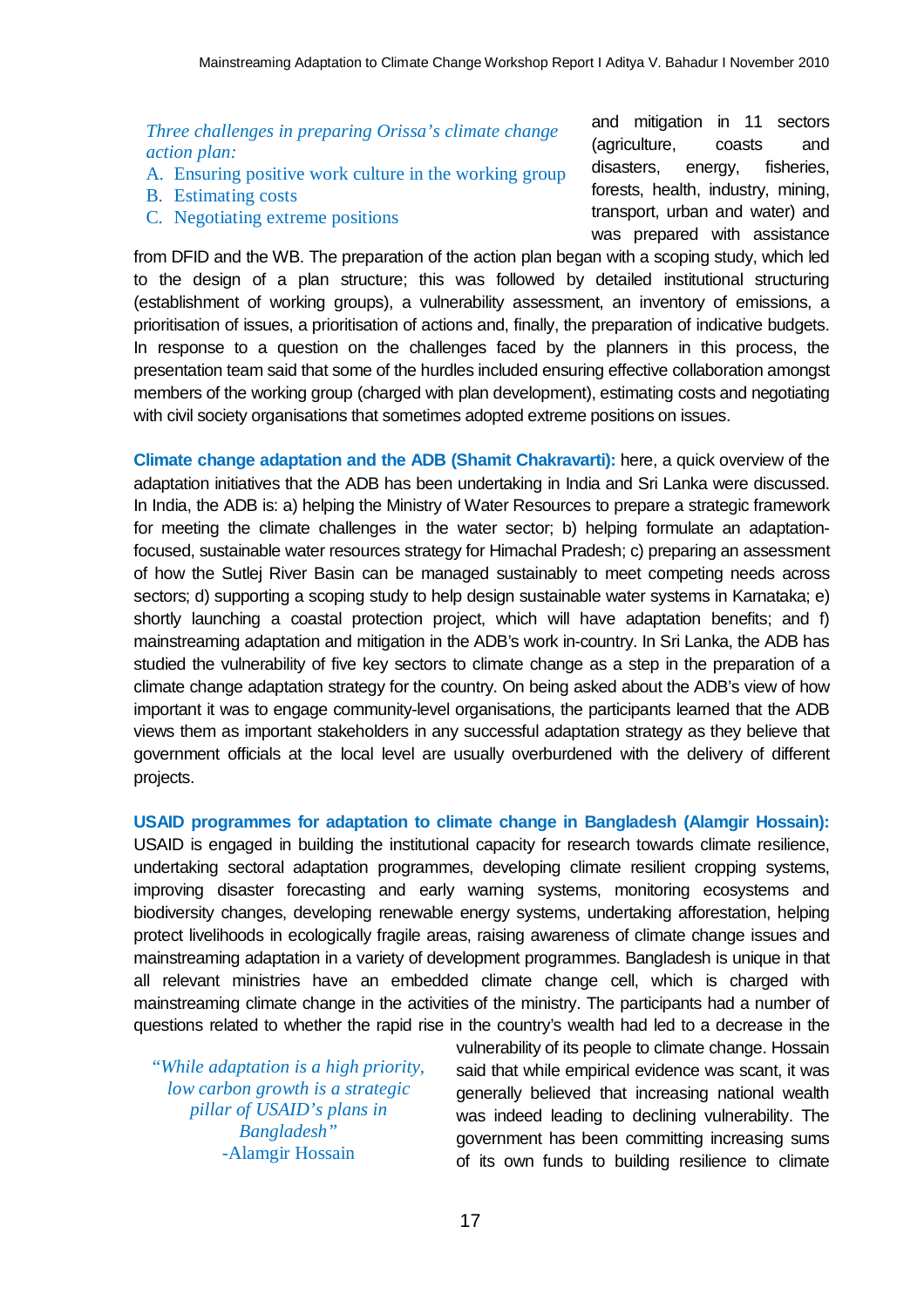change. Another set of questions dealt with the prevalent degree of political will for action on adaptation in Bangladesh. Hossain explained that the Prime Minister's keen, personal interest in the issue has helped it gain traction. Climate change has become an election issue in Bangladesh, as evidenced by the inclusion of such issues in the manifesto of the party in power. One participant enquired how USAID divides efforts between 'low carbon development' and adaptation and learned that achieving a balance between the two has been a source of anxiety for the organisation. USAID Bangladesh sees adaptation as a priority while low carbon development is a long-term, strategic goal.

**Local adaptation planning in Nepal (Ajaya Dixit):** The Institute for Social and Environmental Transition (ISET), in collaboration with a number of other organisations, has worked on local-level planning for climate change adaptation in Nepal using 'shared learning dialogues' (SLD). The SLD is a learning tool that is different from regular participatory approaches as the former leads to an 'exchange' of knowledge whereas, the latter implies only an 'extraction' of information. ISET adopted this pilot approach in eight districts where communities and experts identified a range of hazards; they then discussed how the dynamics of these would possibly be affected by a changing climate, identified a range of adaptation strategies and, finally, agreed on a list of interventions that would integrate adaptation in the development processes of Village Development Committees and District Development Committees. This session also underlined how ISET used 'core gateway systems' (also called 'critical systems') as the starting point for gauging vulnerability and it was this foundation of energy, water, forestry and land systems that supported other systems such as livelihoods, markets, governments, etc. One participant asked what the most significant learnings from this endeavour were, to which Dixit replied that this experience had proved that local communities have a certain degree of knowledge about the dynamics of environmental change. He explained that with a certain degree of capacity building, they could be empowered to contribute significantly to resilience building strategies for their areas.

**Sharing experiences from mainstreaming adaptation into planning processes (Tomonori Sudo):** the Asia-Pacific Adaptation Network is led by the United Nations Environment Programme (UNEP) and aims at generating and sharing knowledge on adaptation, developing capacities, improving access to adaptation finance mechanisms and improving application of knowledge and decision-making for adaptation. The discussion on mainstreaming adaptation began by looking at how it is important to focus on those areas of adaptation that correlated strongly with ongoing development plans, as these carry the most potential to gain traction. The basic process of developing a 'climate change policy matrix' was presented, where certain actions from

#### *Key Point*

Screening current development policies with a climate lens is an effective method of prioritising climate change issues at the national level.

development plans are selected, a 'climate lens' is applied to these and then, through a dialogue with stakeholders, a list of priority actions is consolidated to effectively mainstream adaptation into planning processes.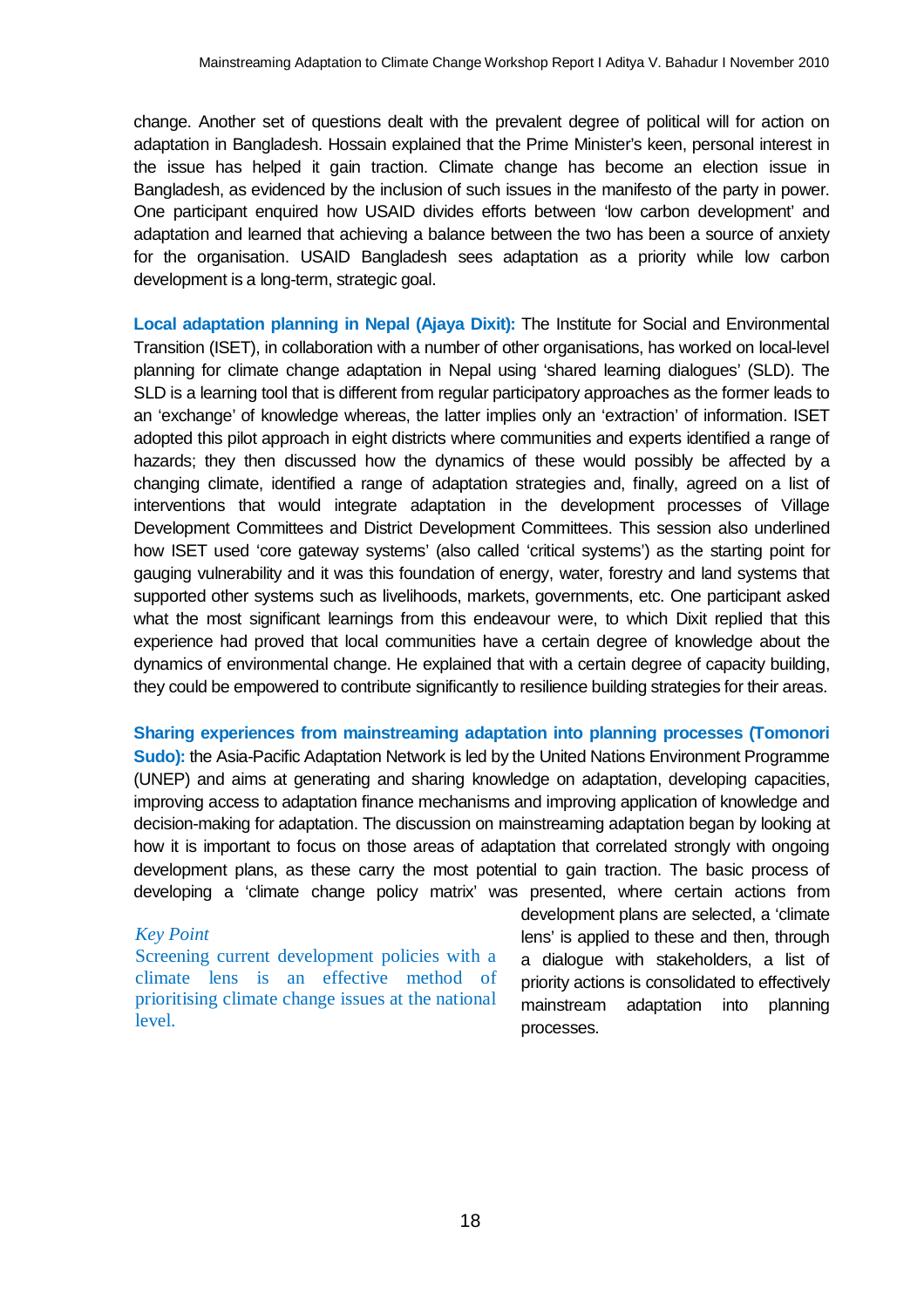## **Day 2 Session 1 How do we evaluate and learn?**

This session was led by Nana Künkel (GTZ). The panel included Meg Spearman (World Resources Institute [WRI]), Ian Tellam (ETC Foundation), Indrani Phukan (Christian Aid) and Paul Thornton (Verulam Consultants).

**Comments by Meg Spearman:** Spearman began by discussing M&E practices in the context of adaptation and presented the need for adaptation M&E to be part of long-term planning and become iterative in nature. She also stated that M&E should move away from a focus on tracking progress to a focus on learning and engaging stakeholders – rely less on expert evaluation consultants and build local capacities to evaluate initiatives. She mentioned that the WRI's approach to M&E aimed at ensuring continual learning by gauging adaptive capacity, adaptive activities (e.g., risk reduction and risk management) and sustainable development gains (the longterm benefits of adaptation). She gave a quick example of an M&E project conducted by the WRI in India and said that, amongst other points, the results of their work led to an understanding of how a combination of scientific data, community-level observation and third-party verification was useful for effective M&E, and adaptive management, learning and awareness were critical to a functioning M&E system. In response, an audience member raised a point about the importance

of using different M&E tools to achieve different ends (e.g., gauging aid effectiveness or simply project outputs). Spearman agreed with this and said that this was a challenge with which the WRI was struggling.

## *Key Point*

A combination of scientific data, community-level observation and third-party verification is useful for effective M&E.

**Comments by Ian Tellam:** Tellam's remarks focussed on the M&E approach of the Netherlands Climate Assistance Programme (NCAP), an initiative aimed at helping developing countries across the world with the 'qualitatively good preparation, formulation, implementation and evaluation of national climate policy'.<sup>4</sup> The NCAP had eight indicators that were imprecise, general and vague; therefore, to rectify the situation, two approaches have been adopted. First, a system of certifying processes (similar to ISO certification) is being developed to promote the integration of climate change factors in development; second, numerical targets are being set (similar to the MDGs) to reduce the number of people at risk from the impacts of climate change. These approaches are being applied to three main areas: a) finance (e.g., percentage of GDP for domestic adaptation actions); b) sectors (e.g., building codes, water efficiency, etc.); and c) human development (e.g., protecting livelihoods from climate change). Tellam discussed the usefulness of policy action matrices, which allow for effectively plotting the current situation and the changes needed to improve the adaptation scenario on a table (also a polygon) as a way of keeping track of the progress that needs to be made (see appendix three). In response to his presentation, a member of the audience probed him on the viability of developing certification processes for adaptation. His response was that these were viable if emphasis was laid on transparency and accountability.

**Comments by Indrani Phukan:** Phukan discussed the DFID funded Strengthening Climate Resilience project and, as part of this, the development of Climate Smart Disaster Risk Management (CSDRM). She stated that while M&E for this project was yet to begin, they had started developing plans and conducted a literature review on M&E for adaptation. It was found

 $\overline{\phantom{a}}$ 4 http://www.nlcap.net/about/background/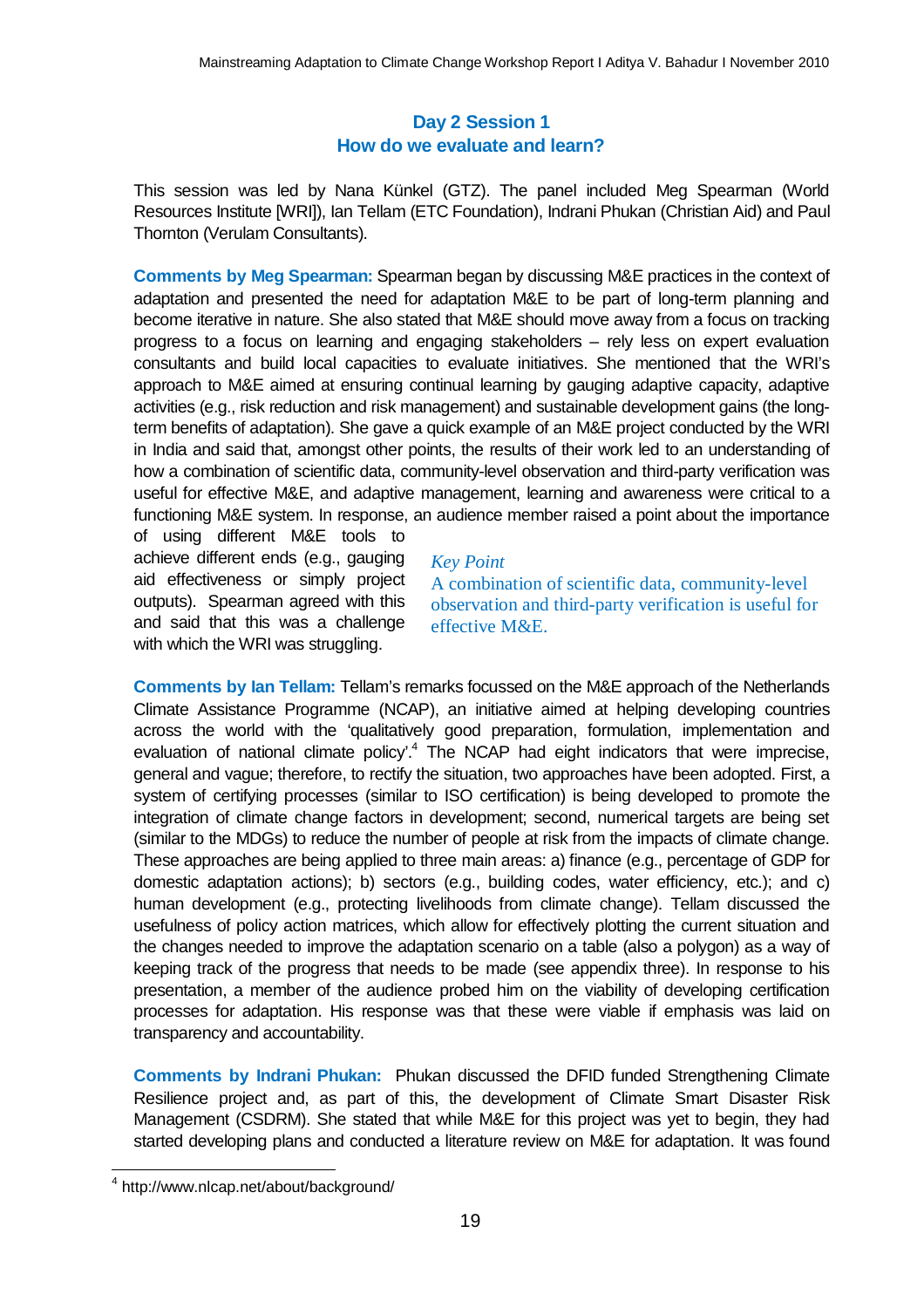that mainstream approaches to M&E fell short in that they tend not to engage with perceptions of risk or understand how capacity leads to action; they also pay little attention to decision-making processes at the household level. M&E for CSDRM will ensure analyses of 'why and how' outcomes have been met and that the M&E framework will be a hybrid process; outcome indicators will also focus on learning promotion.

**Comments by Paul Thornton:** Verulam consultants have developed the M&E framework for the Rockefeller Foundation (RF) funded Asian Cities Climate Change Resilience Network (ACCCRN). Thornton began by discussing how the challenge was not in developing metrics but in understanding the relationships between activities and outcomes. He stressed that for the ACCCRN, M&E was being used as more than just a way to track progress but to perform a substantive learning function. This is was made possible partly through the use of indicators at the impact, outcome and output levels. Overall, Verulam was using developmental evaluation (e.g., non linear and adaptive), participative evaluation (through engagement with the client and its networks), employing the process approach (i.e., engagement with all stages of the process

*"The problem is not developing metrics but understanding the relationships between activities and outcomes."* – Paul Thornton

including, but not limited to, the impact) and using M&E personnel who were familiar with the context (locales, languages, culture) of the areas where project was being implemented.

**Highlights of feedback from group work:** the audience was divided into a number of groups and asked to reflect on these discussions. Below is a snapshot of the discussions that ensued:

- There is a need for creative M&E tools to better understand adaptation, including narrative approaches and case studies.
- It is important for M&E of adaptation to be firmly grounded in a conceptual framework and theory of change.
- M&E serves two purposes: accountability (how funds are used and activities delivered) and learning (to understand effectiveness, support project management and identify good practices).

oThe true potential of M&E will be realised when it engenders learning and is linked to iterative planning systems that are flexible enough to appropriate findings and change accordingly.

oLearning can relate to sectors that need to be better adapted, capacities that need to be built or synergies that adaptation can harness with mitigation.

- 'Techno-managerial' or procedural approaches to understanding adaptation will achieve only limited success, as there is a need to examine people's perceptions of risk and their agency/empowerment to thrive despite climate change.
- It is critical that the poor and the most vulnerable be included in M&E procedures.
- It is important to understand that success should not be defined purely in terms of improvement in outcomes but should also be linked to the quality and degree of learning.
- Indicators that measure process may be more relevant to adaptation than those measuring outcomes, since adaptation is not a separate outcome, but rather a way of sustaining development gains.
- It is important to use the results of M&E usefully to acknowledge failure and share approaches that do not work.
- Baselines are important but the uncertainty and dynamism introduced by climate change may render baselines for adaptation less effective than for other sectors; therefore, there may be a case for using other instruments such as 'trend lines' instead.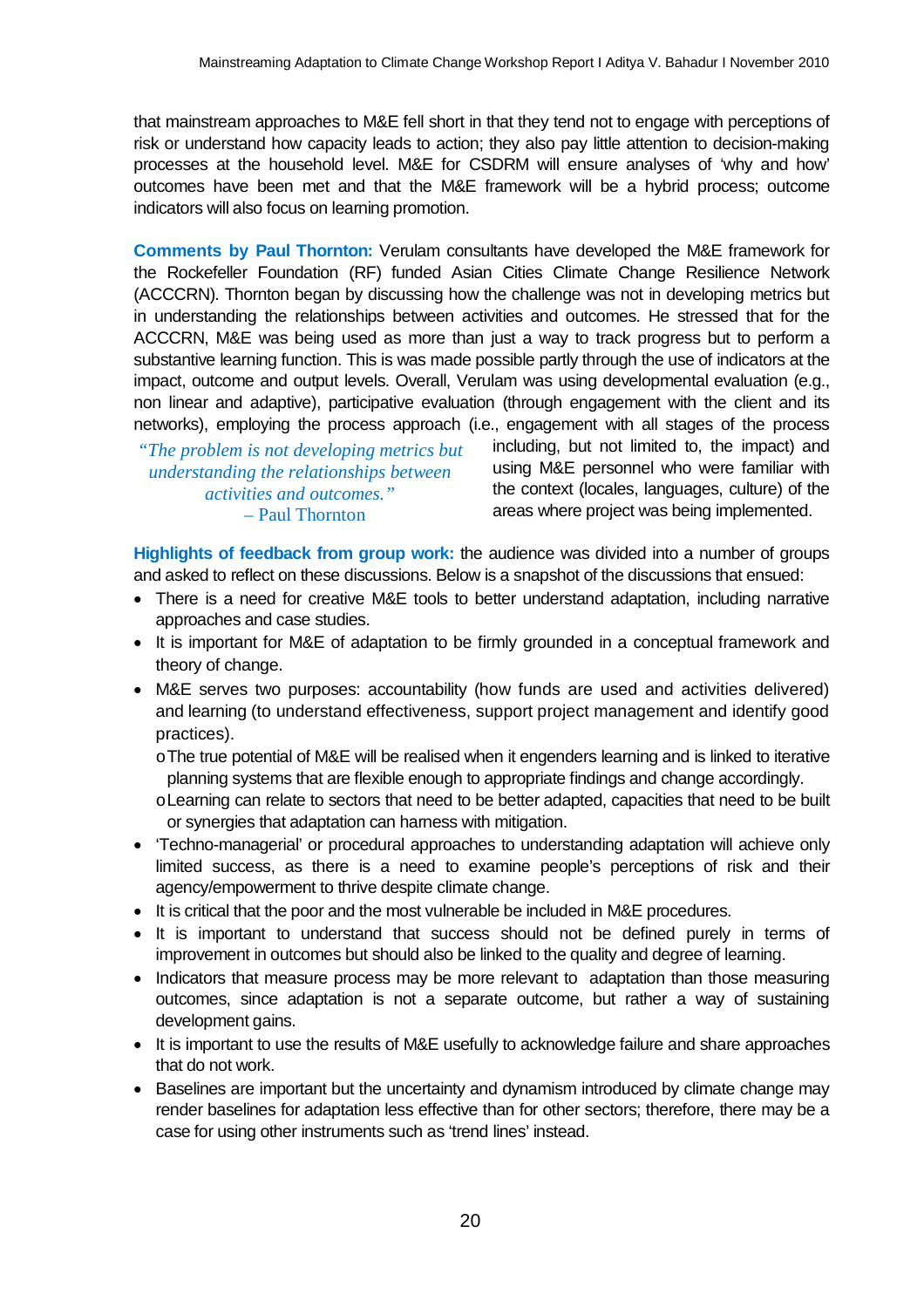## **Day 2 Session 2 Adaptation financing mechanisms and issues**

This session was led by Shantanu Mitra (DFID). Opening comments were made by Shailaja Annamraju (DFID) and presentations were made by Nanki Kaur (IIED), Prema Gopalan (Swayam Shikshan Prayog), Leanne Jones (DFID), Priti Kumar (WB) Arabinda Mishra (The Energy and Resource Institute [TERI]) and Joanne Manda (DFID).

**Comments by Shailaja Annamraju**: Annamraju began by discussing how a number of different methods to cost adaptation are being employed, and how it is important to think more about methods to identify the adaptation deficit and the incremental costs for adaptation. She also presented a growing number of sources for financing adaptation, including domestic finance, taxation, private sector support, ODA, grants and loans. She underlined the importance of issues of governance around adaptation, as transparency was critical to the sustained success of initiatives. She highlighted the need for clarity on methods of prioritising adaptation options and argued that cost benefit analyses are helpful but have certain limitations that need to be acknowledged. She also discussed how the potential role of the private sector in financing adaptation needs further investigation. Finally, she stressed the importance of keeping 'aid effectiveness' in the picture, as there was a growing proliferation of initiatives with the potential to overburden recipient systems.

After Annamraju's comments, the audience divided into three groups to engage more deeply with issues of financing adaptation. The three groups were: a) public finance (Arabind Mishra and Joanne Manda); b) decentralised mechanisms (Prema Gopalan and Nanki Kaur); and c) private sector financing (Priti Kumar and Leanne Jones).

**Highlights from the public finance group:** Mishra began his presentation on producing cost estimates for climate change adaptation in India by outlining that costing was critical because: a) it gave a sense of the additional resource requirements; b) it was a prerequisite to planning; and c) it allowed policymakers to consider options. For this initiative, adaptation costs were estimated in five sectors: agriculture, human health, coastal zones, fresh water resources and forest ecosystems. This study shed light on how the scope for government intervention in adaptation is large; such interventions would be additional to business-as-usual development

programming and that action is required on a large scale. Some concluding thoughts included the possible participation of the private sector through insurance, micro-credit and technological interventions; the need for examining how carbon financing could be

*Costing adaptation is important as:*

- A. It gives a sense of the additional resource requirements
- B. It is a prerequisite to planning
- *C.* It allows policymakers to consider options

linked more closely to adaptation financing; the importance of gauging who the right stakeholders were, what role community-based organisations could play and how government programmes could be better coordinated in order to support adaptation efforts.

Manda, in her presentation on 'Financing Bangladesh's Adaptation Plan', discussed funding arrangements for a number of large-scale adaptation interventions underway in the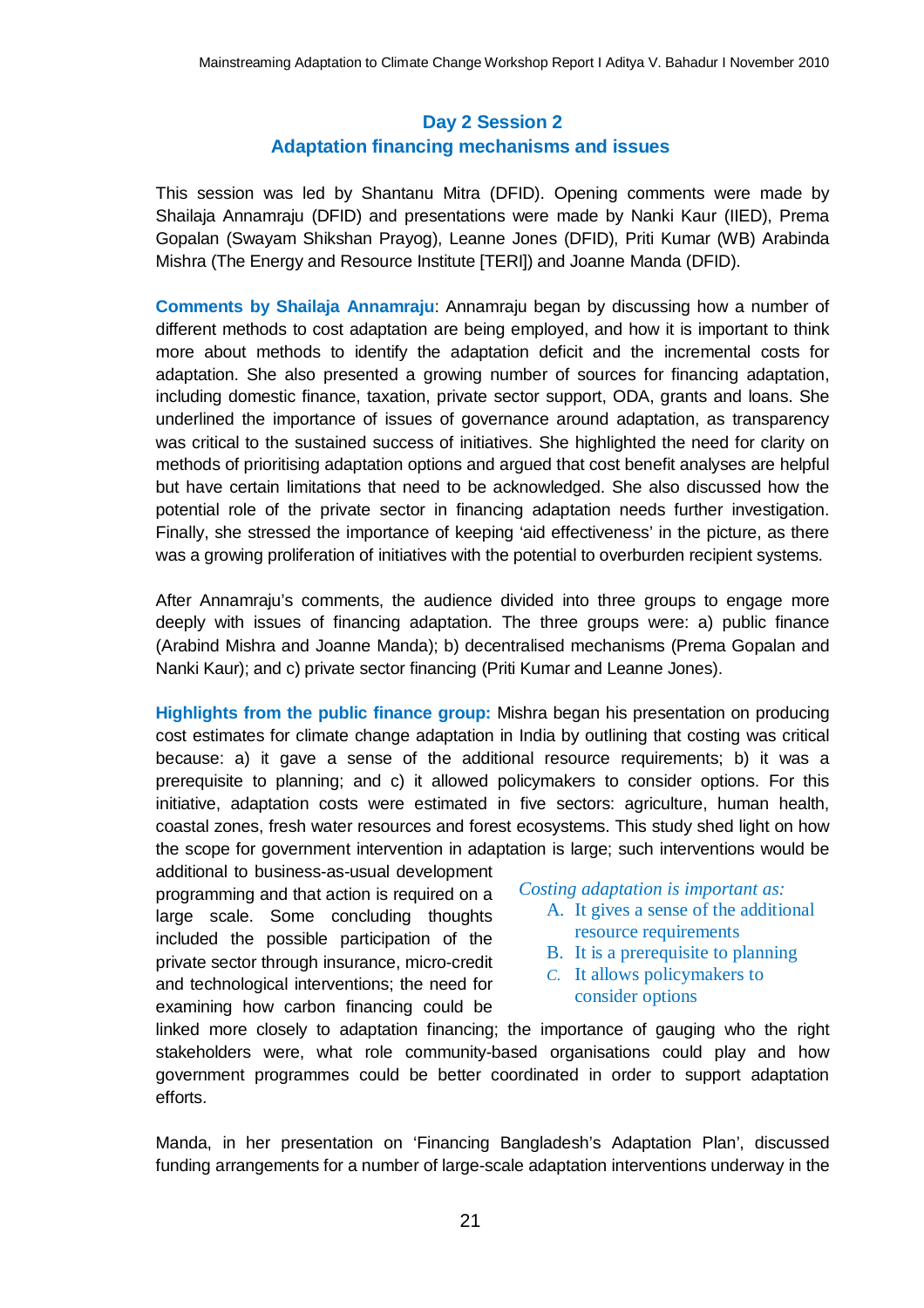country and drew out a number of key lessons. These included the need for improved coordination between climate financing and a wider development of priorities, the need for building government capacity to spend adaptation funds usefully and the need for donors to try harder to not duplicate efforts and place an additional burden on recipient systems. She also mentioned that multilateral development banks that supply finance need to be flexible in their approach and make space for iteration in their plans; the space for civil society to play a role in holding government and donors to account needs to be expanded; and the private sector needs to be engaged to a greater extent in financing adaptation.

A number of interesting points were raised in the discussion that followed:

- Making more precise estimations of additional/incremental costs for adaptation (over development-as usual) is a challenge that needs to be overcome.
- Acknowledging the methodological inadequacies and the limits of climate data in deriving costs estimates for adaptation.
- Considering which bodies from the government need to be engaged (e.g., does it make more sense to engage the Prime Minister's office rather than the Finance Ministry?).
- Fiduciary risk concerns should not become an impediment to adaptation and there needs to be an acknowledgement that, in most adaptation interventions, progress will be slow to begin with.

**Highlights from the decentralised finance group:** Gopalan gave a presentation on Community Resilience Funds (CRF), which provide USD 5 million to grassroots women's groups in 12 countries to reduce vulnerabilities to climate threats. In India, the fund is implemented by eight organisations in 88 villages. It was established to prove that a funding mechanism can promote a decentralised approach to adaptation; create awareness at the community level about climate change and the hazards associated with it; build assets and engender adaptive strategies; and feed lessons into relevant national and international policies. This initiative shows that it is possible to move the government to include adaptation financing into budgetary processes, as the Government of India has committed (in principle) to scale this up by mainstreaming it in Five Year Plans. The fund, by involving community members and their leaders, shows how ordinary citizens can help ensure transparency and accountability. Also, this initiative is critical in demonstrating that financing mechanisms can empower and enable decentralised decision-making; it has allowed learning networks within districts to facilitate the scaling up and replication of funds through dialogue forums and cross-learnings. While this initiative has seen substantial successes, it is facing a number of challenges. These include dealing with mindsets that viewed women's groups as only beneficiaries and not as agents of change with valuable experience.

Nanki Kaur's presentation on decentralised financing began by establishing a context for discussing 'reach up and draw down' mechanisms of financing adaptation by outlining how UNFCCC adaptation negotiations recognised the importance of 'subsidiarity'. She went on to discuss how Nepal's National Adaptation Programme of Action (NAPA) aims at effectively employing climate change finance at the local level through the formulation of the Local Adaptation Programmes of Action (LAPAs). The LAPA is a bottom-up/demanddriven process for adaptation planning and delivery. Here, bottom-up planning helps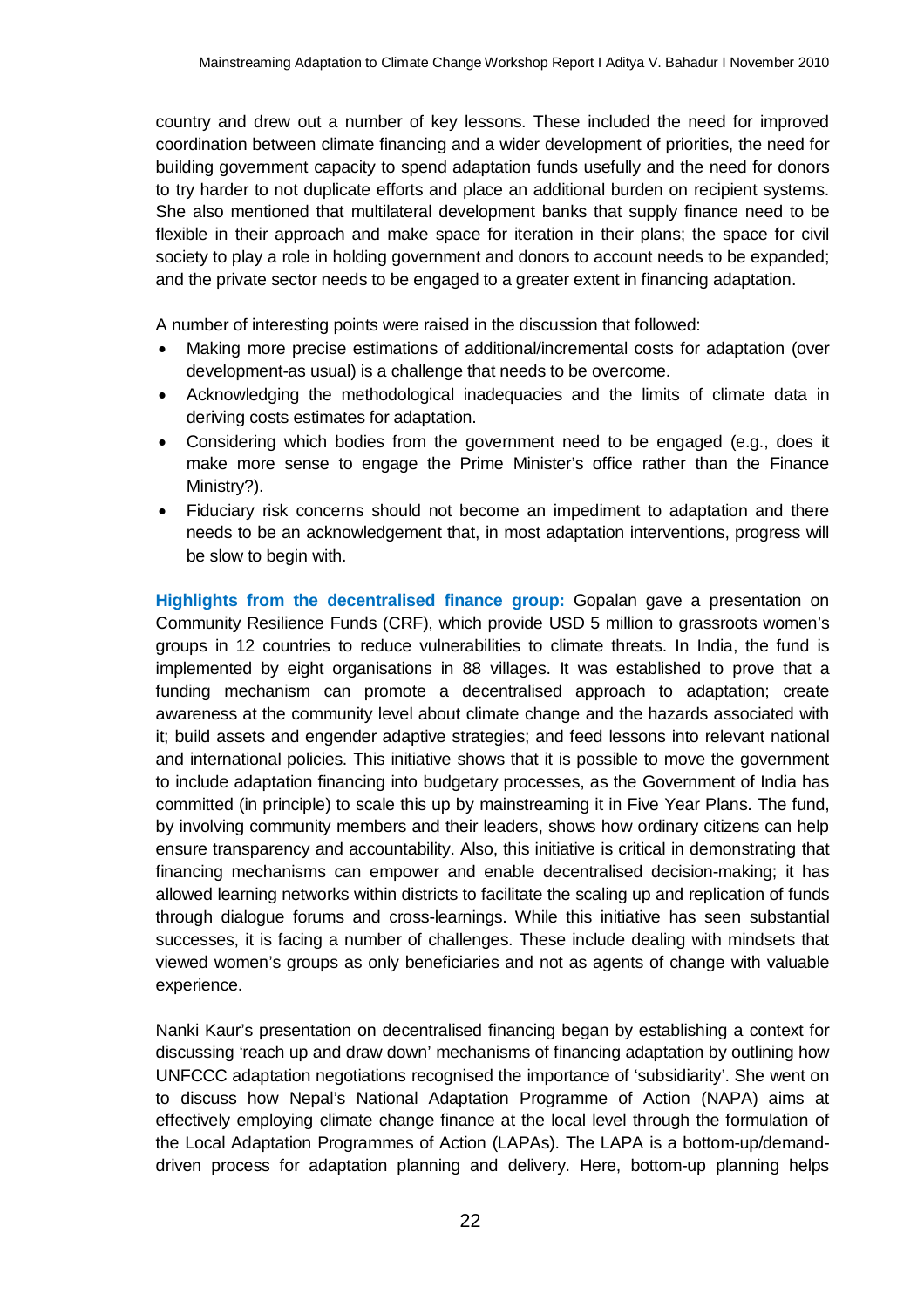identify priorities at the level of the Village Development Committee, which then receives planning and budgetary support from the top – leading to a demand-driven approach to climate financing. Following this, Kaur discussed some issues with the management of adaptation finance, including methods of ensuring dual accountability, methodologies of prioritising adaptation needs and the ways in which financing mechanisms can support bottom-up integrated planning. This was followed by a discussion on 'cash on delivery' as a finance disbursement mechanism that could incentivise results, as well as a discussion on methods of putting a value to changes in adaptive capacity of the target beneficiary groups. The presentation concluded with a look at micro-savings and micro-credit as potential mechanisms of generating revenue for adaptation at the local level.

**Highlights from the private sector finance group:** Kumar discussed whether approaches from micro-finance initiatives could be employed to leverage funding for adaptation using the example of the WB's

*Key point*

Micro-finance initiatives are successful in a context where there are strong and transparent community organisations with management capacities.

Andhra Pradesh Drought Adaptation Initiative (APDAI). Although not considered a private sector investment, she explained how APDAI was able to leverage local funding from micro-finance initiatives. She then outlined a number of criteria that needed to be met for micro-finance approaches to be effective for adaptation. These include the need for strong and transparent community organisations with management capacities, and the need for communities to understand the issue (i.e., a certain degree of climate literacy). She also underlined the importance of the donor community and the private sector working in tandem by citing an example of how investments from donors helped reduce livestock mortality rates by improving livestock management (thus, also addressing an aspect of the adaptation deficit to current variability). This then led to the creation of an atmosphere where private insurance companies could provide insurance products to livestock farmers.

A discussion followed Kumar's presentation, where particular audience members raised the following points in the context of APDAI:

- Strong, decentralised institutions were critical for micro-finance to effectively lead to empowerment.
- The need for private sector participation as a means of ensuring the sustainability of initiatives such as livestock insurance.
- The critical importance of developing weather index-based insurance systems that could be used at scale.

Jones gave a presentation on the use of the AMCs for leveraging finance for low carbon technology. AMCs are temporary interventions to incentivise the development of new technologies by offering a secured market for products that are in the pipeline. Therefore, these help create markets, tie the technology developer to deadlines and can be set up to yield poverty alleviation co-benefits. A pilot scheme to test this financial mechanism is being run in Rwanda to support the development of three low carbon technology products (biogas digesters, LED lights and hydro mini-grid connections). Though untested, such approaches could be applied to leverage funds for adaptation, provided the criteria for funding and technology development are set up correctly. It was clear that the uses of AMCs in adaptation would be clearly limited as, at best, they could be used to roll out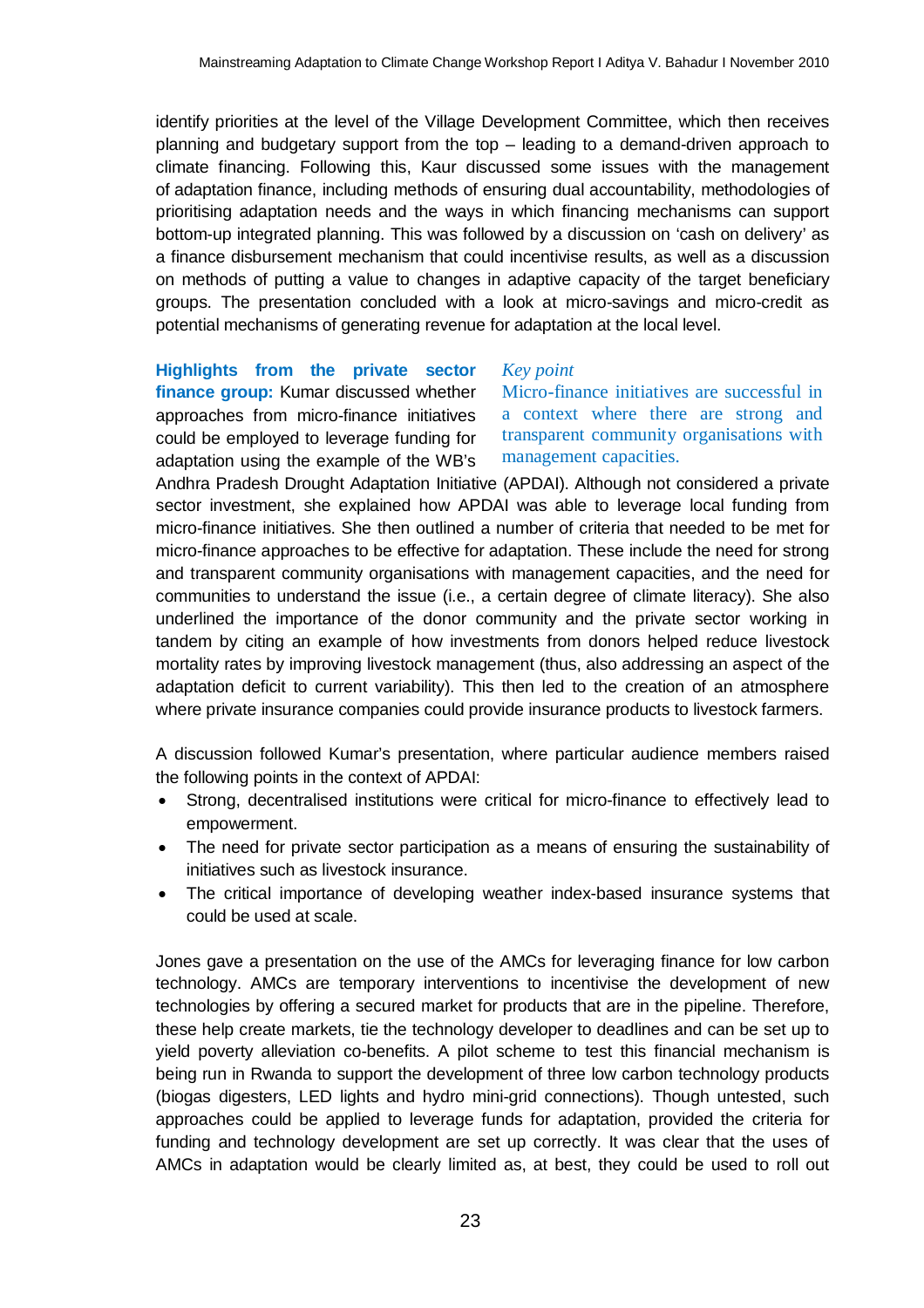particular 'products' (such as improved irrigation technologies) and not cross-cutting projects.

A discussion followed Jones' presentation, which brought up a number of interesting issues such as:

- The importance of ensuring that the private sector balances the profit motive with making these technologies available to those who need them most.
	- $\circ$  This can be done by integrating such concerns into the M&E plans for the project and by engaging local institutions (such as local banks) in providing oversight to ensure that the poorest of the poor can benefit from schemes such as this.
- There was some lack of clarity on how to gauge whether technologies being developed by AMCs would be adopted by communities.
- More work also needs to be done to develop methods of exposing policymakers to potentially transformative products, including those addressing climate change adaptation, that are in the pipeline and which may benefit from funding through the AMC approach.

**Highlights from the plenary discussion:** At the end of the session, the participants came together and communicated the highlights of discussions from each of their groups. (A number of these have been mentioned earlier, but here are some additional points.)

## **Public finance group:**

- Issues around determining and financing incremental costs for adaptation need to be investigated further.
- Estimating costs of adaptation at multiple levels is important to get decision-makers to think about these issues.
- Remaining questions:
	- o Who bears the costs of adaptation?
	- o How much of this money will actually reach the people who need it?
	- o Are the financing mechanisms fit for this purpose?

#### **Decentralised finance group:**

- Funding mechanisms can drive action and define the nature of adaptation.
- Further examination is needed in order to understand how best to prevent the capture of funds at the local level by elites.
- Funding mechanisms can help ensure that activities by local groups are calibrated with government efforts and vice versa.

#### **Private sector group:**

- It is important to ensure subsidies given to the private sector product development are temporary and do not distort market structures.
- Donors and governments need to undertake more pilot approaches to demonstrate how the private sector can play a critical role in ensuring the sustainability of certain adaptation building finance initiatives (e.g., insurance).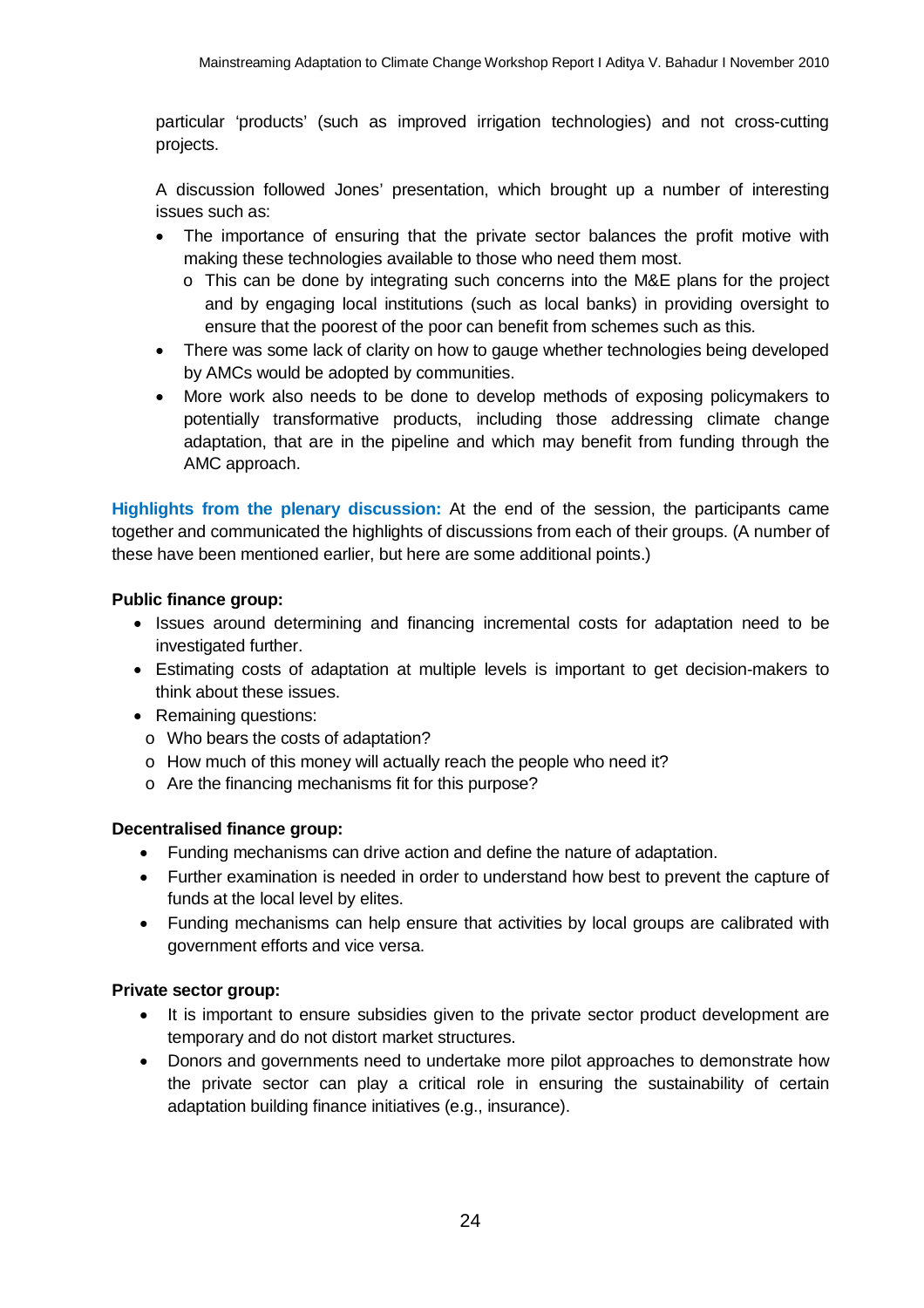## **Day 2 Session 3 Information needs for resilient development**

This session was led by Ana Bucher (WB); the panel included Basanta Shreshtha (International Centre for Integrated Mountain Development [ICIMOD]), N. Harshadeep (WB), Ilona Porsché(GTZ), Liz Fabjer (DFID) and Haresh Bhojwani (Columbia University). Marketplace stalls were run by Basanta Shreshtha (ICIMOD), Sreeja Nair (TERI), Haresh Bhojwani (IRI, Columbia University), Fernanda Zermoglio (WB), Michael Scholze (GTZ), Blaine Harvey (IDS) and Liz Fabjer (DFID).

**Comments by Ana Bucher:** Bucher stated that synchronising available climate information with the needs of decision-makers was important. She mentioned that in order to implement actions, climate data needs to be processed and transformed into information that deals with vulnerability and risk, which in turn needs to be assessed to evaluate options to gain local knowledge, that will then allow decisions-makers to promote actions that increase resilience to climate change. She explained that the information session would deal with issues such as the

**Qualitative Data** (credible, reflects climate processes)

**Information** (measures of vulnerability and risk)

**Knowledge** (assessing option, understand consequences)

> **Wisdom to Act** (risk management framework)

nature of the information needed to support adaptation, and the uncertainty in prevailing climate data for producing climate information. The objective of the session was to learn from different experiences of different institutions with regard to: a) the type climate information that is available or currently in use for supporting adaptation decision-making within each organisation; b) the potential gains that can be made from ongoing research initiatives to support adaptation planning; and c) the gaps and needs in terms of climate services and access to information.

**Comments by Nagaraja Rao Harshadeep:** N. Harshadeep provided the perspective of the WB in dealing with climate risks and mentioned that there was a clear need to respond to both climate change and climate variability. Apart from the climate, a number of other factors are also changing (e.g., population), and it is important to take these into account before finalising adaptation strategies.

## *Key Points*

- Information on many types of changes, apart from the climate, needs to be considered in the formulation of adaptation strategies.
- There was a clear need to mediate between sound science and practical development needs in the use of climate information for adaptation*.*

Regarding climate information, he urged caution in downscaling global and regional climate models for deriving data for the local level. He said that there was a clear need to mediate between sound science and practical development needs in the use of climate information for adaptation. He concluded by underlining the need for considering issues of access and discussing the role of new technology in the collection and communication of climate data.

**Comments by Ilona Porsché:** Porsché shared GTZ's perspective and spoke of how they needed climate information to support the mainstreaming of climate change within their programmes. She explained how GTZ had developed an internal audit tool, the Environment and Climate Assessment (*Climate Check*), which is a procedure for ensuring that GTZ's initiatives are climate proofed. GTZ has also developed guides and trainings on the use of climate information in decision-making,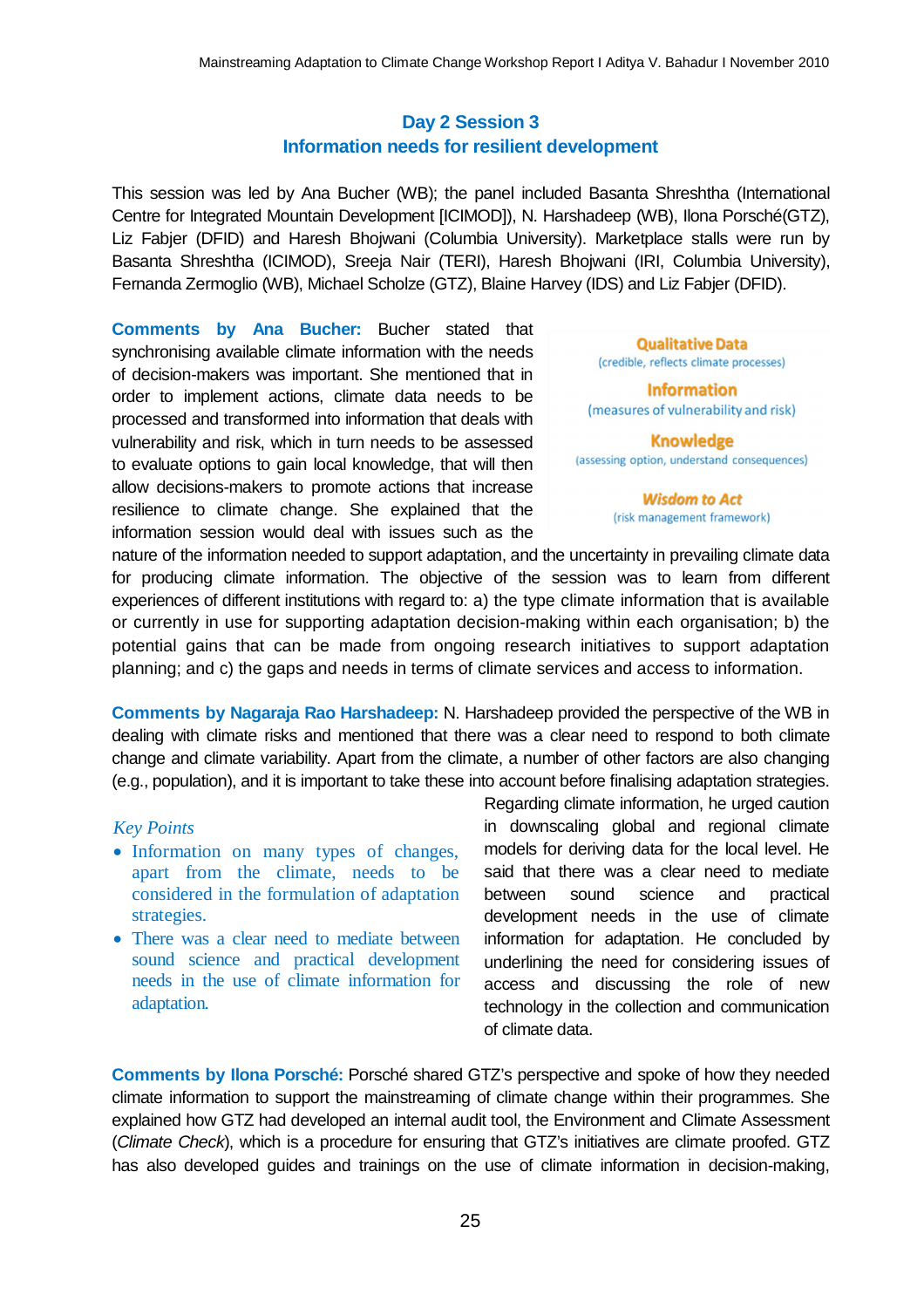particularly the training on integrating adaptation into development cooperation developed in collaboration with OECD task team members and other interested parties.

**Comments by Liz Fabjer:** Fabjer began by saying that a wide variety of information was needed to support adaptation, ranging from climate models and weather forecasts to an understanding of poverty and resource dynamics. She underlined the importance of issues of scale, precisely identifying the knowledge needs of policymakers, developing systems of quality assurance of climate information and then democratising knowledge, research and data. She said that there was a need for scientists to engage with information users and to solicit feedback on its usefulness in a streamlined manner. She stressed 'no-regret' or 'low-regret' options for adaptation, as the uncertainty in climate data is not likely to be eradicated in the near future. She concluded with a few examples of DFID's initiatives to strengthen the generation and communication of climate change knowledge.

**Comments by Haresh Bhojwani:** Bhojwani said that there was too much emphasis on employing climate scenarios for planning (essentially a top-down approach). This was despite the fact of there being a substantial amount of uncertainty embedded in each scenario and discrepancies between models. Ways of making progress with vulnerability reduction despite uncertainty could include identifying climate vulnerabilities and opportunities in collaboration with the vulnerable, by

*"Applying state-wide or nation-wide models to local levels can be problematic."* – Haresh Bhojwani

understanding their risks, learning from historical climate variability, monitoring the present and analysing predictions for the near future.

**Comments by Basanta Shreshtha:** Shreshta introduced ICIMOD and underlined the importance of space, time and socio-economic issues in the preparation of climate information. He also described the complex interaction of Himalayan ecosystems with climate change and highlighted the need to scientifically study the interaction of water systems, natural hazards, biodiversity, atmospheric systems and land to produce knowledge that would be helpful for planning adaptation. He introduced SERVIR, a 'regional visualisation and monitoring system that integrates earth observations and models with situ data and knowledge for timely decision-making to benefit society<sup>5</sup>.

**Highlights from the audience discussion:** The audience was given a chance to ask questions and comment on the panel discussion. The highlights included:

- There is a need for harnessing synergy amongst the efforts of disparate actors producing climate information.
	- o This could be done at the country level, where donors could pool in resources and coordinate efforts.
- There has been a proliferation of 'data-free analysis and analysis-free decision-making' and there is a need for a shift in culture towards more evidence-based approaches to decision-making.
- It is important to think about modes of information dissemination and consider innovative and accessible ICT.
- It is critical for information providers to keep the audience for climate information firmly in perspective.

**Marketplace:** following the discussion, six marketplace stalls were run by Basanta Shreshtha (ICIMOD), Sreeja Nair (TERI), Michael Scholze (GTZ), Blaine Harvey (IDS) and Liz Fabjer (DFID), Haresh Bhojwani (Columbia University), Fernanda Zermoglio and Ana Bucher (WB).

<sup>&</sup>lt;sub>5</sub><br><sup>5</sup> http://www.servir.net/en/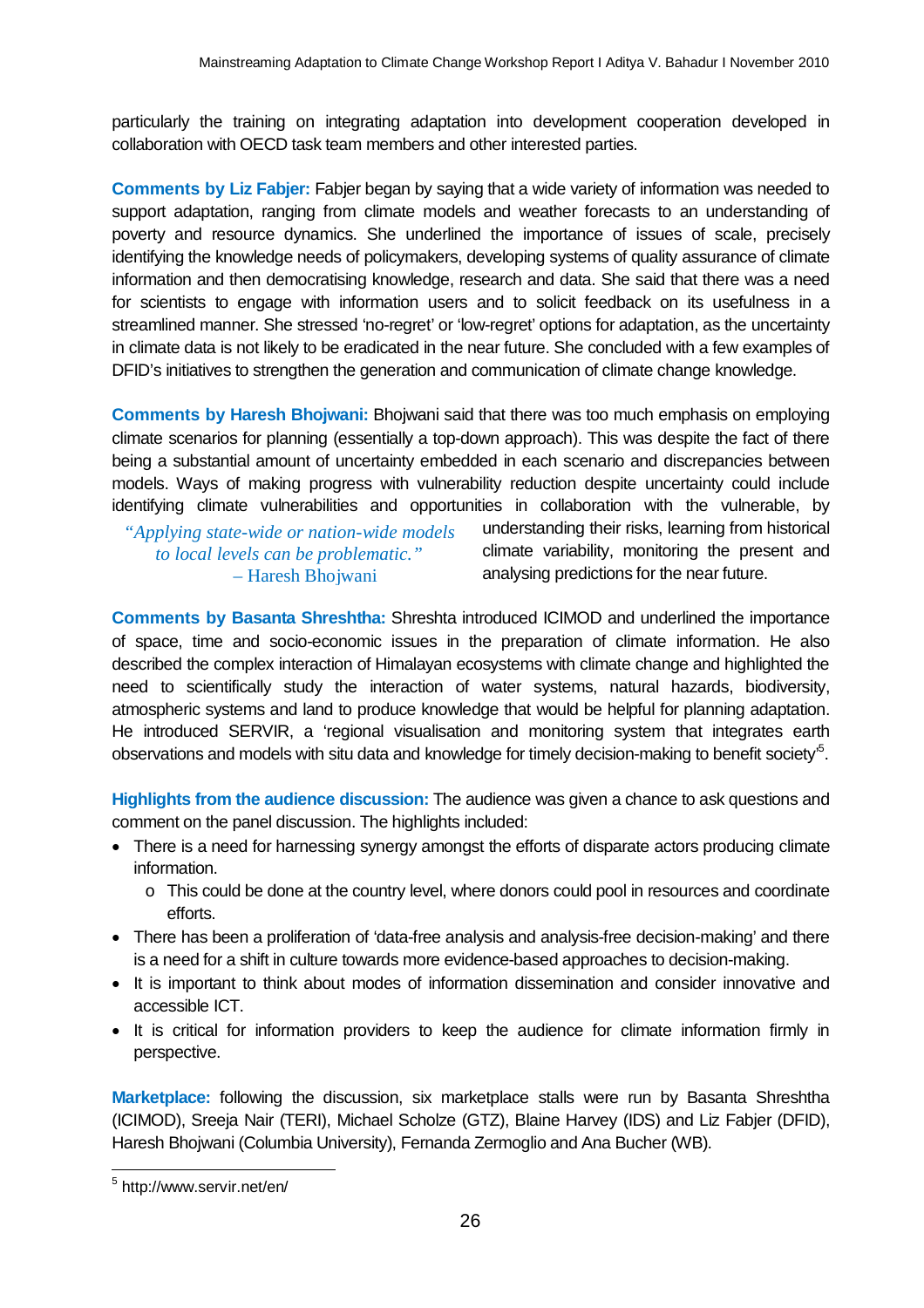**SERVIR (Basanta Shreshtha)**: Shreshtha's presentation began with a discussion on how population dynamics, globalisation, natural resource use and changing land use patterns combined with climate change were putting substantial pressure on the mountain ecosystem. The Himalayas hold a vast percentage of the fresh water needed in South Asia and are an important reservoir of biodiversity; therefore, monitoring changes in this region is critical. ICIMOD has employed a transect

approach for ecosystem monitoring which entails a common regional protocol and methodology that yields consistent time-series information to understand and adapt to the impacts of climate change. ICIMOD's

## *Key point* It is not enough to simply produce information; it is important to study mechanisms of using it to affect policy.

approaches were set to test in the aftermath of the Pakistan floods 2010 and in measuring issues of trans-boundary air pollution. Shreshtha described a Regional Visualisation and Monitoring System (SERVIR), an earth observation, monitoring and visualisation system that integrates satellite and other geospatial data for improved scientific knowledge on climate change. In the discussion, participants thought that it was important to introduce SERVIR to the donor community and harness synergies with other information systems in the region. Another participant felt that it was not enough to simply produce information but also study mechanisms of affecting policy.

**Vulnerability assessment (Sreeja Nair)**: This marketplace stall exposed the audience to top-down and bottom-up approaches to vulnerability assessment. Top-down models included simulationmodel-based methods, indicator-based methods and methods that were a combination of the two. Bottom-up approaches to understanding vulnerability entailed collecting qualitative data from the location of interest, typically focussed on existing vulnerability and relied on participatory approaches. The speaker then demonstrated a methodological framework for vulnerability assessment that TERI

was developing with support from GTZ. This methodological framework was a sum of six steps (see box). In conclusion, the speaker also highlighted the importance of formulating as 'specific' a question as possible to obtain the best possible result from a vulnerability analysis. After the presentation, a participant had a query about which out of the top-down or bottom-up approaches was more resource intensive. Nair replied that the bottom-up approach was more intensive but sometimes it was necessary to adopt these approaches to validate findings from other top-down processes.

*Methodological framework for vulnerability assessment*

- A. Identify the key environmental and developmental issues for the state/region.
- B. Identify the key climate hazards.
- C. Analyse relationship of climate hazards and environmental/ developmental issues.
- D. Consider existing response mechanisms.
- E. Vulnerability assessment
- F. Integrate feedback.

**CI Grasp (Michael Scholze):** The Global and Regional Adaptation Support Platform is a web-based climate information service. It aims to support decision-makers in developing and emerging countries to prioritise adaptation needs, and to plan and implement appropriate adaptation measures. It directly targets the decision-makers' technical support structures. CI Grasp addresses the challenge that climate information and knowledge is not always available in a structured way. It structures the information into three main categories:

- **Climate change stimuli:** information about changes in climate stressors temperature, precipitation drought and sea-level rise.
- **Climate impacts:** the effect of climate change on particular sectors or 'exposure units'.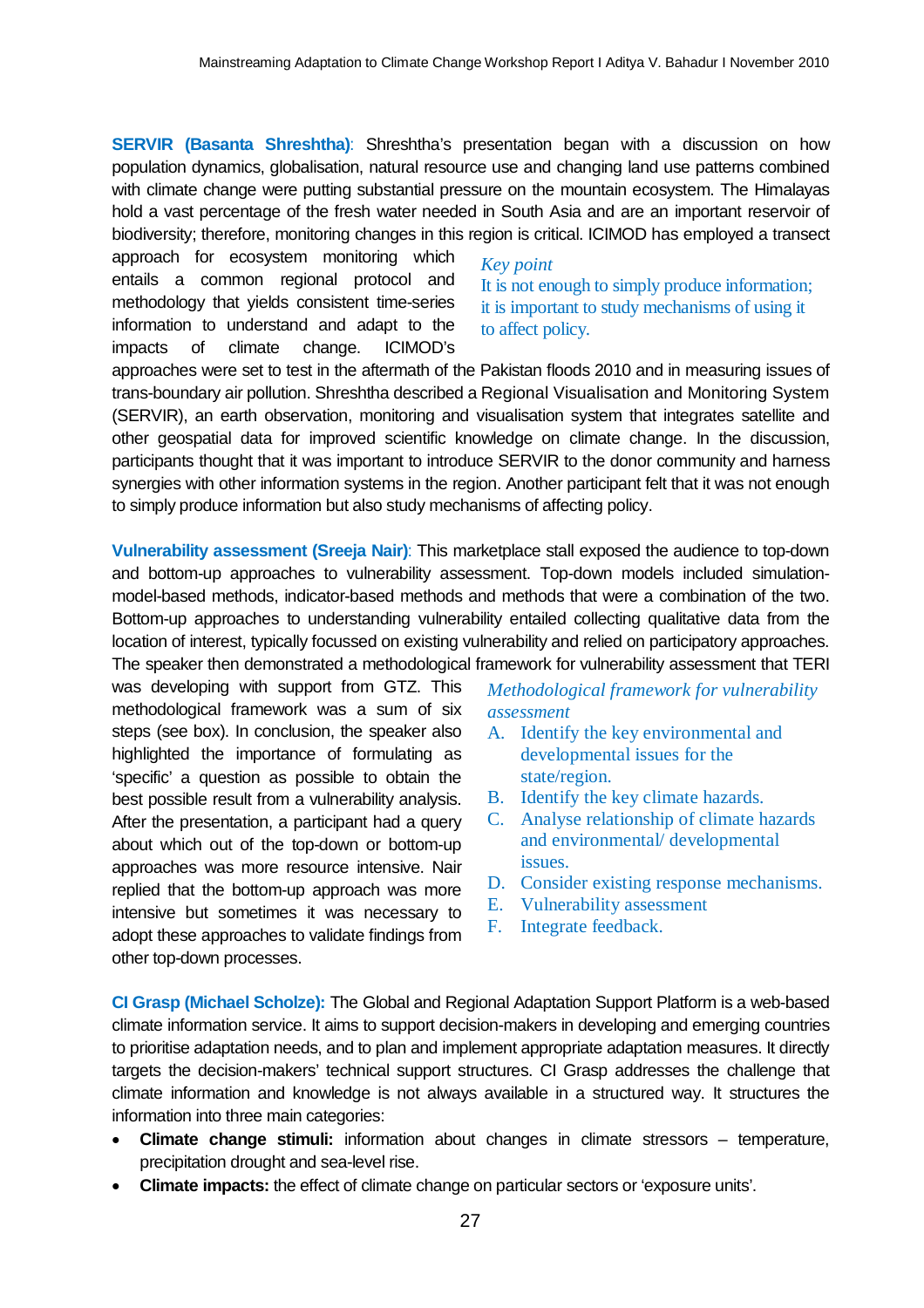**Adaptation measures:** a database of reviewed real-world adaptation projects addressing specific climate impacts.

So-called climate impact chains are the connecting threads between the three categories. These are cause-and-effect chains that link climate change stimuli with their potential impacts and adaptation measures. During the initial phase of system development, the focus was on nine countries: Brazil, Chile, China, India, Indonesia, Philippines, Peru, South Africa and Tunisia.

**Climate Change and Adaptation in Africa (CCAA) Programme (Blaine Harvey and Liz Fabjer):** the speakers described the CCAA, a five-year research programme to alleviate poverty linked to current climate variability in Africa. A number of issues with climate information have emerged in the programme. These include the difficulty that farmers have in interpreting data, the resolution of data being too coarse to inform decision-making at the local scale and incomplete and mistimed dissemination of information. The programme is attempting to rectify this by integrating seasonal forecasting and indigenous knowledge, harnessing the potential of informal networks for information dissemination and employing participatory approaches to interpreting climate information. The session ended with a short description of the Africa Adapt programme, which aims to translate research in a way so as to be most useful for stakeholders. It also works at forging alliances for improved knowledge sharing and identifying constraints to knowledge sharing. A member of the audience wanted to know how either of these initiatives was studying how information/data gets appropriated into policy. The speaker replied that links with policymaking institutions had been made to examine this issue more closely. Another audience member suggested that looking at the nature of the programmes being described, it would be cognisant of the political-economic aspects of data.

**Historical Vulnerability Tool (Haresh Bhojwani):** one of the key points of Bhojwani's session was that it was important to look at the past when thinking about future climate change. He demonstrated the Map Rooms data library<sup>6</sup> of the International Research Institute (IRI) for Climate and Society, which is a powerful tool that allows the user to access over 300 data sets on climate-related topics, analyse data, monitor present climate conditions with maps and analyses and create visual representations of climate data. This tool was evidence of a successful process of gathering information and then operationalising it. There were examples of data being used for malaria control,

food security, etc. The IRI collaborated with the International Federation of the Red Cross and Red Crescent Societies (IFRC) to undertake seasonal forecasting of drought in West Africa

# *Key Point*

It is important to look at the past when thinking about future climate change.

and successfully reduce risk from this slow onset disaster using elements of this tool. Bhojwani also demonstrated a Map Room created for the WB Climate Change Knowledge Portal, where historical climate variability was assessed at various time scales (interannual, decadal, and long-term linear trend) at the weather station level for more than 7,000 weather stations all over the globe<sup>7</sup>. Overall, Bhojwani felt that in order to be most useful for decision-makers, it was important to carefully supply only as much information as was being requested and tailor information products to particular needs. Participants raised a number of questions, which included issues of free access to the tool (via IRI or the WB Climate Change Knowledge Portal), to which the speaker replied that the tool was free for all to use. On being probed about what the future of this work was, Bhojwani replied that IRI wanted to move in the direction of providing higher resolution information at closer scales.

 6 http://iridl.ldeo.columbia.edu/maproom/

<sup>&</sup>lt;sup>7</sup> http://sdwebx.worldbank.org/climateportal/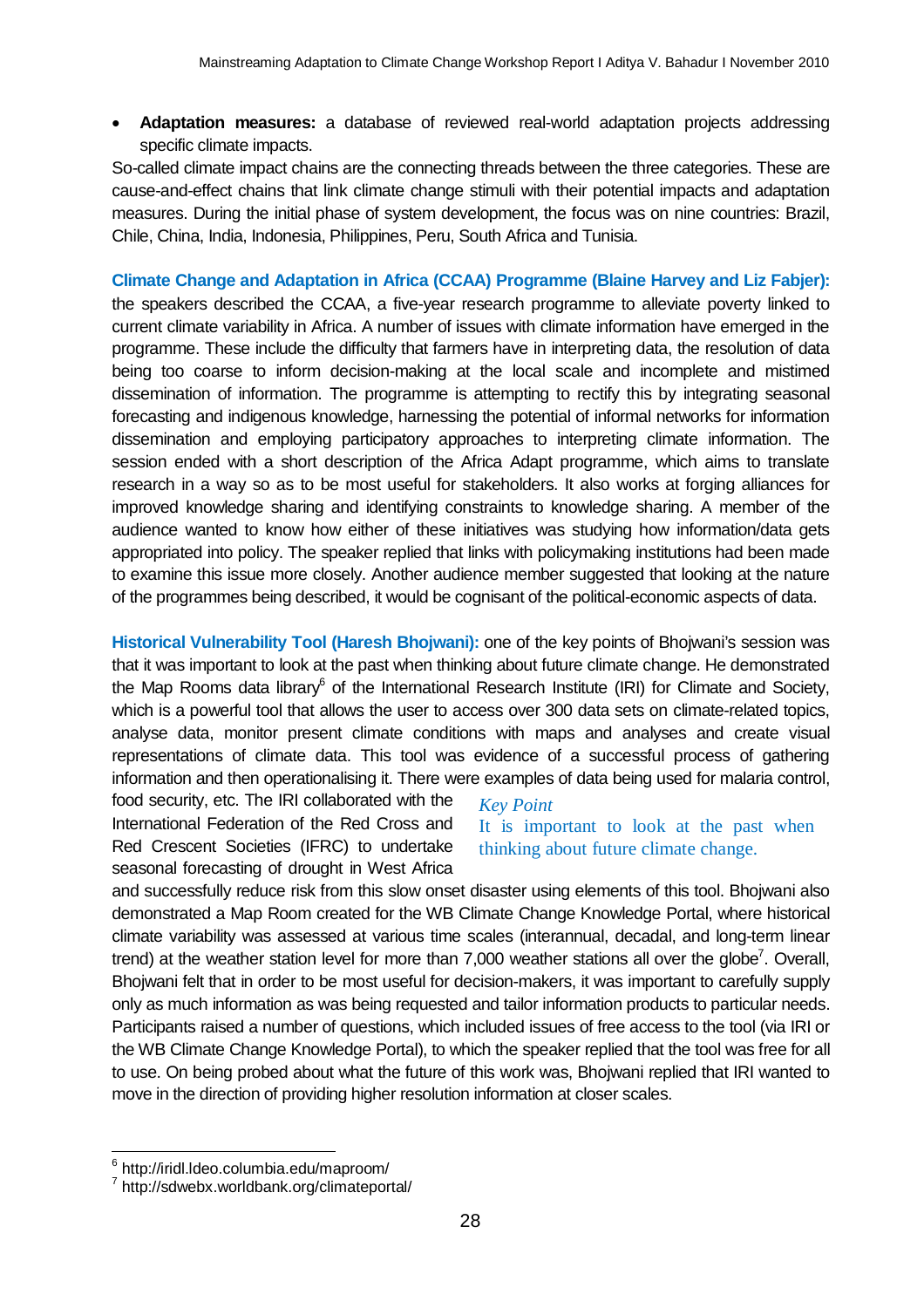**Climate Change Knowledge Portal (Fernanda Zermoglio and Ana Bucher)<sup>8</sup> :** The WB Climate Change Knowledge Portal contributes to the integration and synthesis of useful climate information in development actions, and represents a tool for incorporating environmental issues, including climate change. In an effort to serve as a 'one-stop shop' for climate-related data and tools, the portal provides access to comprehensive global and country data and information related to climate change and development. The portal provides a web-based platform to assist in capacity building and knowledge development. Its aim is to help project teams to plan, monitor and evaluate project responses with respect to climate change risks. Throughout, the goal has been to assist and simplify access to and application of relevant quality information pertinent to the risks and opportunities posed by climate change. The portal consists of a spatially referenced global climate and climate-related data visualised on a Google Maps interface. Users are able to evaluate climate-related vulnerabilities and risks from a query on a particular location on the globe by interpreting climate and climaterelated data at different levels of details. In addition, the portal provides access to: a) foundation datasets, including information on historical trends and projected changes in climate variables, frequency and occurrence of disasters, socioeconomic indicators, and outputs from impact models (crop yields, runoff); b) knowledge base to access WB projects; c) links to relevant data, tools and knowledge resources from the wider adaptation community; and d) access to the WB Screening Tool ADAPT, which guides users through the process of screening projects activities for potential climate risks at the local level. Participants raised a number of issues which included those of translating the portal into multiple languages, bandwidth limitations, providing portal information on a CD to users with no/poor internet connections and uploading new information including downscaled models and land use/land cover changes.

 $\overline{a}$ <sup>8</sup> See preceding footnote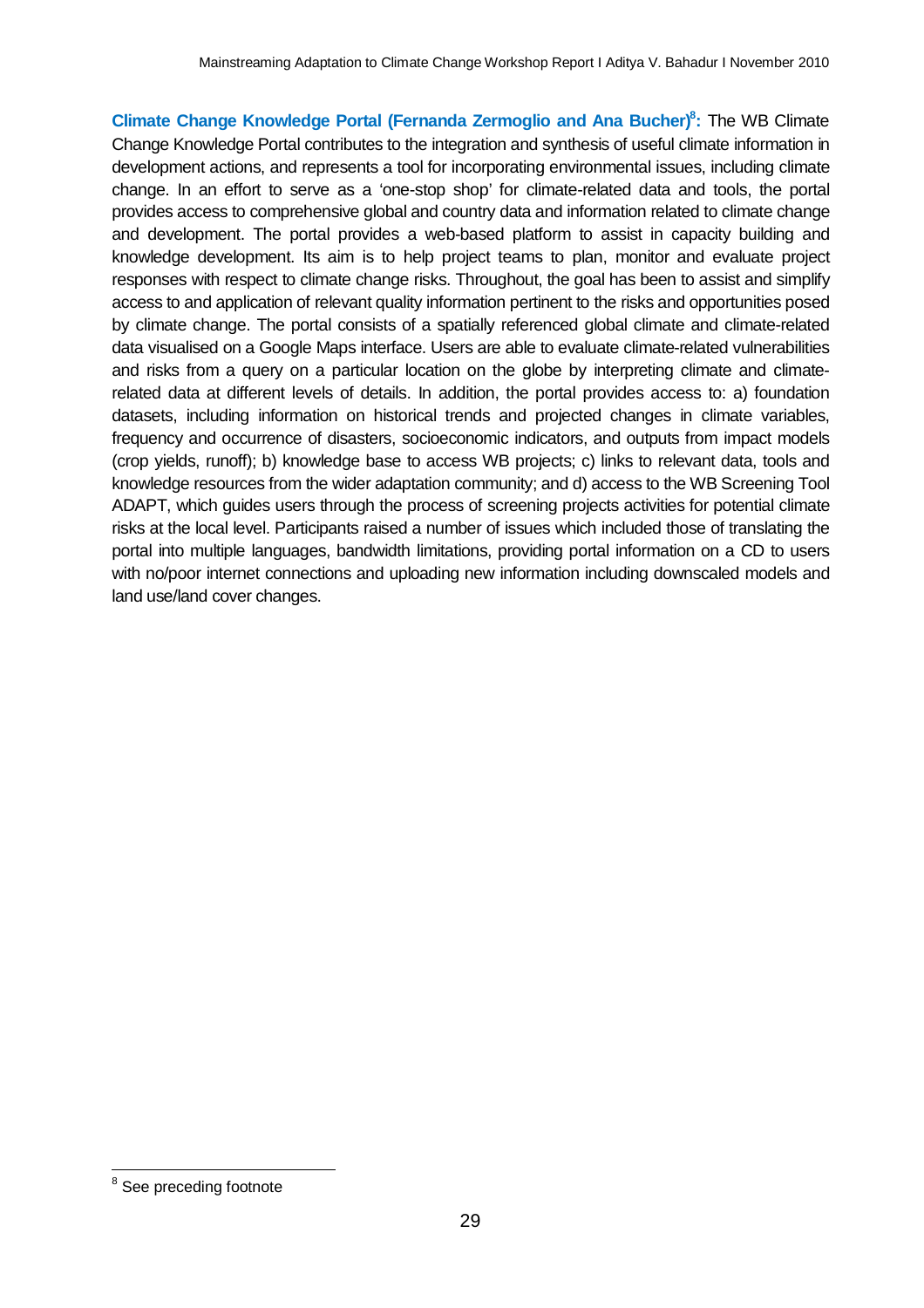# **Day 3 Working together to capture what we have learned**

Participants were divided into four groups and were asked to consolidate a list of key lessons, gaps, ways forward and general observations from the sessions on M&E, climate information, finance and planning that took place on the two preceding days. This session was led by Vera Scholz.

Highlights of feedback from working group on information (Clare Shakya<sup>9</sup>): Shakya reported that the working group felt that an immense amount of progress had been made in the quality and quantity of information available but there is a palpable gap in availability of information in the appropriate form/format form that would be useful to different users with varied aims. Regarding gaps, first, the group felt that most of the formats in which climate information was available assume a certain level of expertise in the user, which is sometimes unrealistic, and that there was a need for clear guidance on the use of climate information. Second, there is a need for the improved tailoring of information into products that suit specific needs. Third, there is a need to develop systems of evaluating the quality of information available through the various portals through expert/stakeholder reviews. Fourth, the group also felt that there is a clear need for combining top-down and bottom-up information to synthesise an accurate image of how climate change may be impacting particular areas. Fifth, there is a case for diverse portals providing climate information to combine efforts better and work in sync with one another. As for ways forward, Shakya said that first, climate information tool developers and managers need to build in feedback mechanisms and solicit suggestions from users. The WB and GTZ agreed to examine this issue more closely. Second, in order to bridge the gap between tool developers and the user's expectation, GTZ will look into developing (in collaboration with others) better guidance for the CI Grasp portal. Third, participants in the group engaged in tool development/management said that they would work to involve users to a greater degree to understand their needs better. Following this, there were numerous questions from the audience. Apart from what has been discussed in this report already, the highlights include the following:

- The IPCC Climate Information group is doing a review of knowledge portals and certification of quality of information, and preliminary results can be shared informally.
- There is a need to package social information (not just climate information) with a climate lens to feed into planning and implementation.

**Highlights of feedback from working group on finance (Merlyn Hedger<sup>10</sup>):** Hedger highlighted how finance was, many times, a trigger for action as even though adequate knowledge/information may exist, without adequate resources it could not be put to good use. On being asked what the group thought were good practices or promising directions, she replied that first, creating trust funds from resources pooled in by donors would make aid more effective by limiting the proliferation of finance mechanisms that exist in some countries; second, it is important to understand how the private sector functioned and incentivise their involvement in the provision of climate finance (some Multilateral Development Banks seem to be working in this area); third, micro-finance could be an effective mechanism of finance for adaptation, provided it could effectively engage with local communities. Regarding gaps, this

 9 This group was facilitated by Ana Bucher, the rapporteur was Clare Shakya

<sup>&</sup>lt;sup>10</sup> This group was facilitated by Shan Mitra, the rapporteur was Merlyn Hedger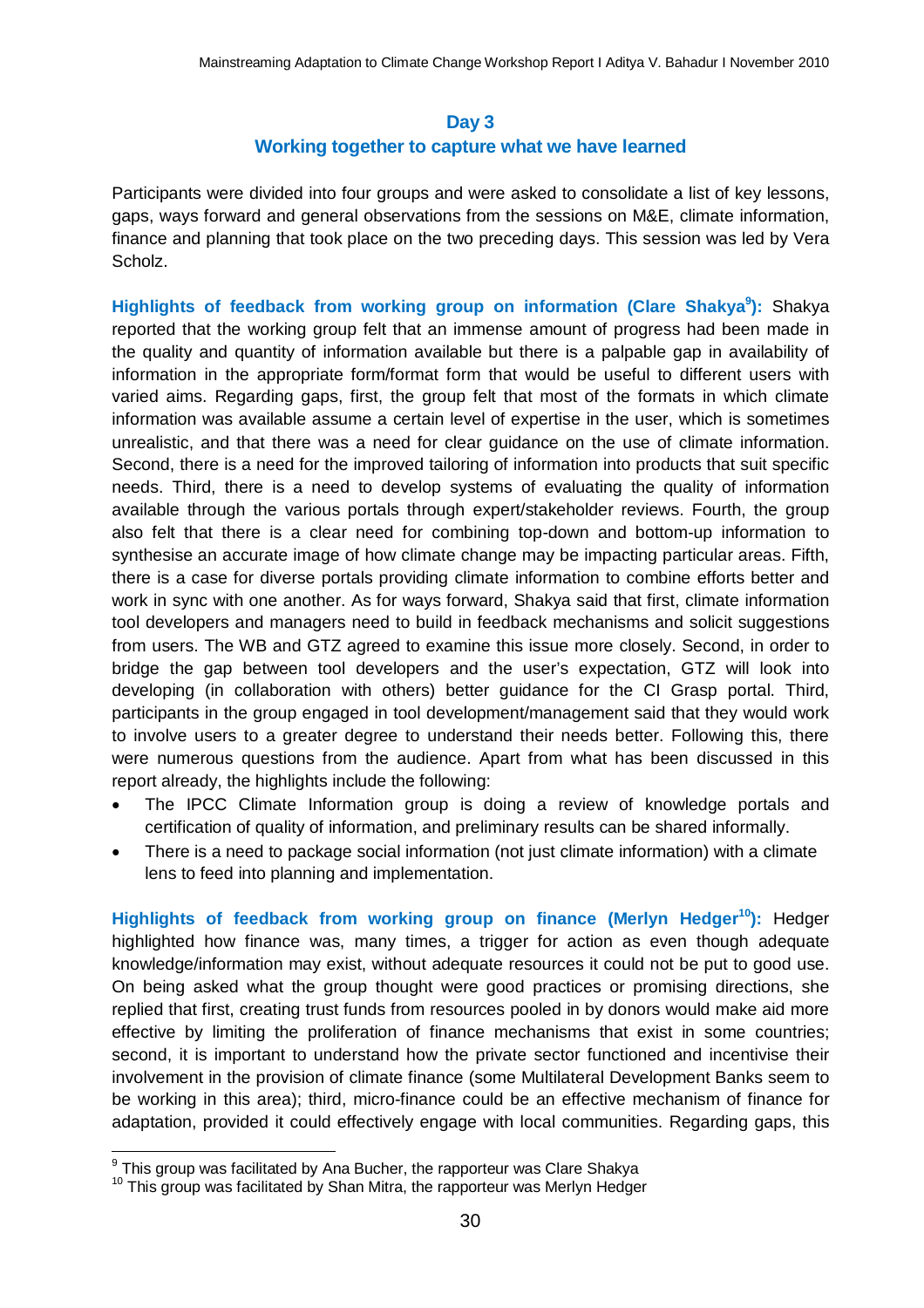group felt that first, getting funds down from the country to local levels remains a challenge, which could be rectified by mechanisms to distribute funds locally and by building capacity at the community level to access funds that exist; second, another grey area in adaptation financing was determining the additional costs of adaptation over business-as-usual development work; third, the capacity to absorb additional funds is an issue as there was a need to scale up delivery but there remains a continued reliance on project-funded modes of delivery. On the ways forward, Hedger said that first, serious scrutiny needs to be paid to developing pooled funding mechanisms such as the Amazon fund and the Climate Investment Funds; second, it was important for those engaged in garnering funds as well as adaptation planners to develop strategies for accessing finance from the Adaptation Fund and Climate Change Adaptation Funds under the Global Environment Facility (GEF); third, research into the applicability of advance market commitments for providing an impetus for new adaptation technologies needs to be developed; fourth, support for direct access by communities to funds needs to be built and modalities of ensuring this need to be developed. A discussion followed this and the following are some highlights:

- In work with states on action plans, there is a need to be more explicit about how financing mechanisms will work in practice (e.g., convene discussions with ministries of environment and planning).
- In certain countries, such as India, domestic sources of finance will be far more substantial and important than that from donors; therefore, there is a case for making existing, domestic development programmes (such as the MNREGA) climate smart.
- More attention needs to be paid to helping African countries leverage sources of finance for adaptation, as the procedures currently are too arduous and time consuming.

**Highlights of feedback from working group on planning (Ian Tellam<sup>11</sup>):** This session began with a look at some barriers to effective planning and the speaker focussed on how local level absorptive capacity is a barrier to action as organisations at the community level are unable to spend the funds available usefully. Second, currently there is an emphasis on developing a framework that focuses on 'results' and 'value for money', which may sometimes be unhelpful for developing long-term, complex adaptation plans. Third, lack of effective cooperation between agencies/ministries is another impediment to effective planning as, sometimes, nodal agencies charged with adaptation are weak. With regard to methods of ensuring inter-agency cooperation, first, this group highlighted the importance of involving a range of ministries and policymakers as early on in the planning process as possible through the strategic use of well-known external advocates/speakers (as opposed to distributing publications). Second, they thought it important that planners frame any discussion of climate change adaptation in terms of it being a development issue and not a separate one. Third, the donor community could create incentives by making loans contingent on joint planning. Last, integrating with ongoing planning processes (e.g., five-year plans) is another method of ensuring this cooperation between agencies. The following are some highlights from the discussion that followed:

- It is important to not underestimate the potential role and influence of informal activities (e.g., personal relationships) in a planning process.
- Perhaps there is a need for donors to loosen some of their fiduciary risk requirements to allow greater flexibility and local level access to funds.

  $11$  This group was facilitated by Michelle Winthrop, the rapporteur was Ian Tellam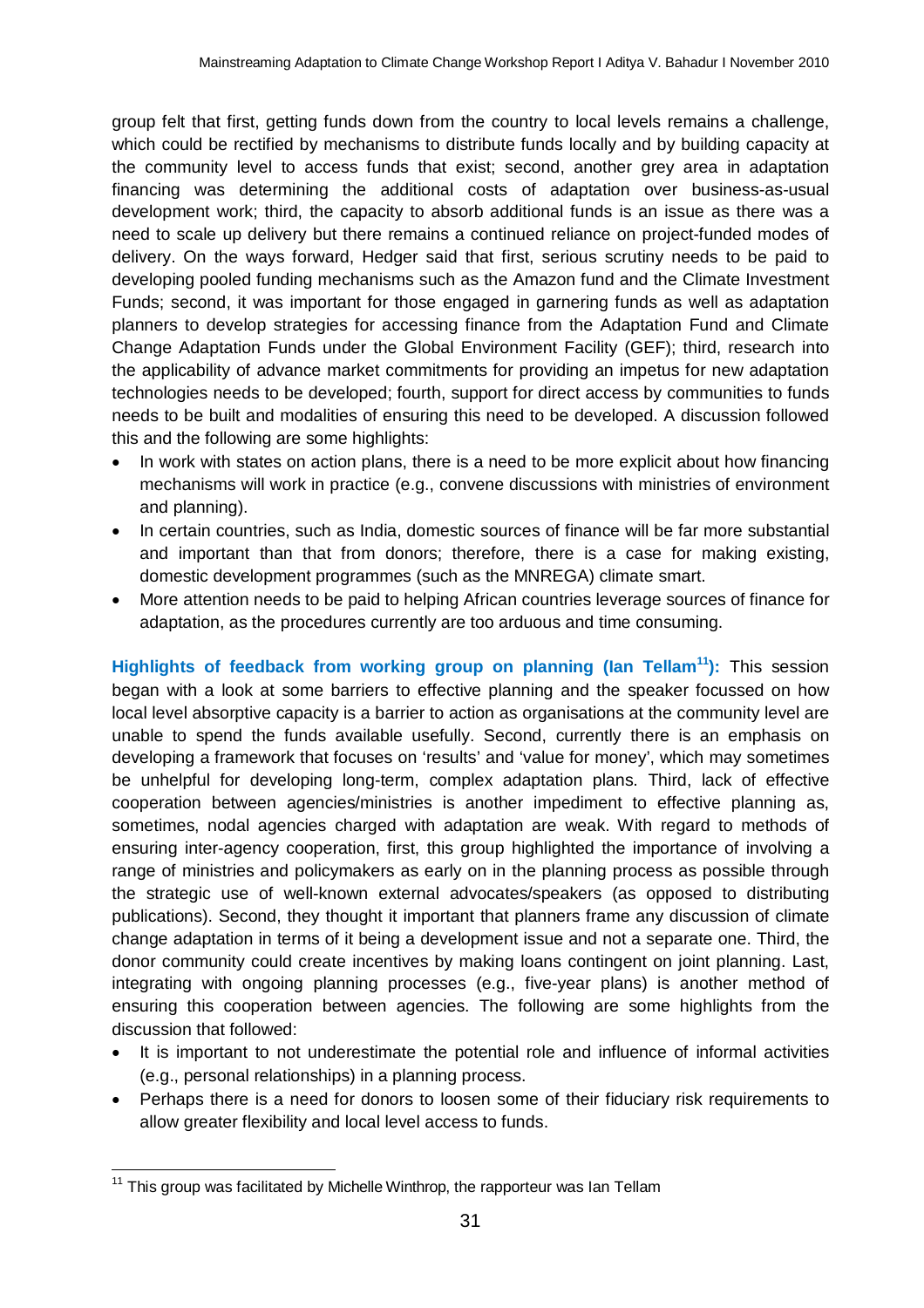Adaptive management could potentially be usefully employed in planning adaptation as this would insert much needed flexibility into planning processes and make room for calibrating time scales between climate impacts and their policy responses.

**Highlights of feedback from working group on M&E (Glen Anderson<sup>12</sup>):** Good practices for M&E were presented on behalf of the group. First, it is necessary for all M&E efforts to be firmly grounded in a clear conceptual framework and stem from a theory of change. Second, M&E should be an integral part of a plan from its very inception and not an 'add-on' at the end. Third, at the moment, a lot of discussion about M&E is in the context of donor plans but the real need is to ensure robust M&E practices in national and sub-national plans of various countries. Fourth, there is a need for the development of an international community of practice on M&E, which includes development practitioners. Fifth, it is important to communicate the results of M&E to a variety of audiences. The gaps in current M&E practices were also identified: first, a lot of discussion on M&E is led by donors and ownership needs to shift to actors in developing countries; therefore, the group identified a need to develop capacity for conducting M&E in partner countries. Second, methods of developing indicators for evaluating impacts of adaptation programmes are still a grey area, particularly as adaptation is a cross-cutting issue. Third, more resources need to be devoted for M&E specifically within programmes and projects. As for ways forward and necessary actions, first, it is necessary to seriously consider using adaptive management approaches as these will allow M&E to engender learning and move beyond simply tracking progress/outcomes. Second, effort is needed to test and pilot innovative M&E approaches and to share lessons. Third, linked to this previous point, there is also a need to develop and pilot test indicators for measuring progress in adaptation programmes. The highlights of the discussion that followed included the following:

- There was a discussion on the current emphasis on 'impact assessment' in M&E and it was understood that as it is particularly difficult to attribute particular outcomes to individual actions in adaptation interventions, this was not the most useful trend.
- It was felt that there was a need to develop the capacity of citizens within developing countries to undertake M&E as opposed to engendering a global community of expert M&E specialists.
- Currently there is a heavy donor emphasis on quantitative impact evaluation but for effective learning it is important to pay attention to qualitative methods. The need for using methods of evaluation other than just indicators, such as case studies, was felt.

  $12$  This group was facilitated by Nana Künkel, the rapporteur was Glen Anderson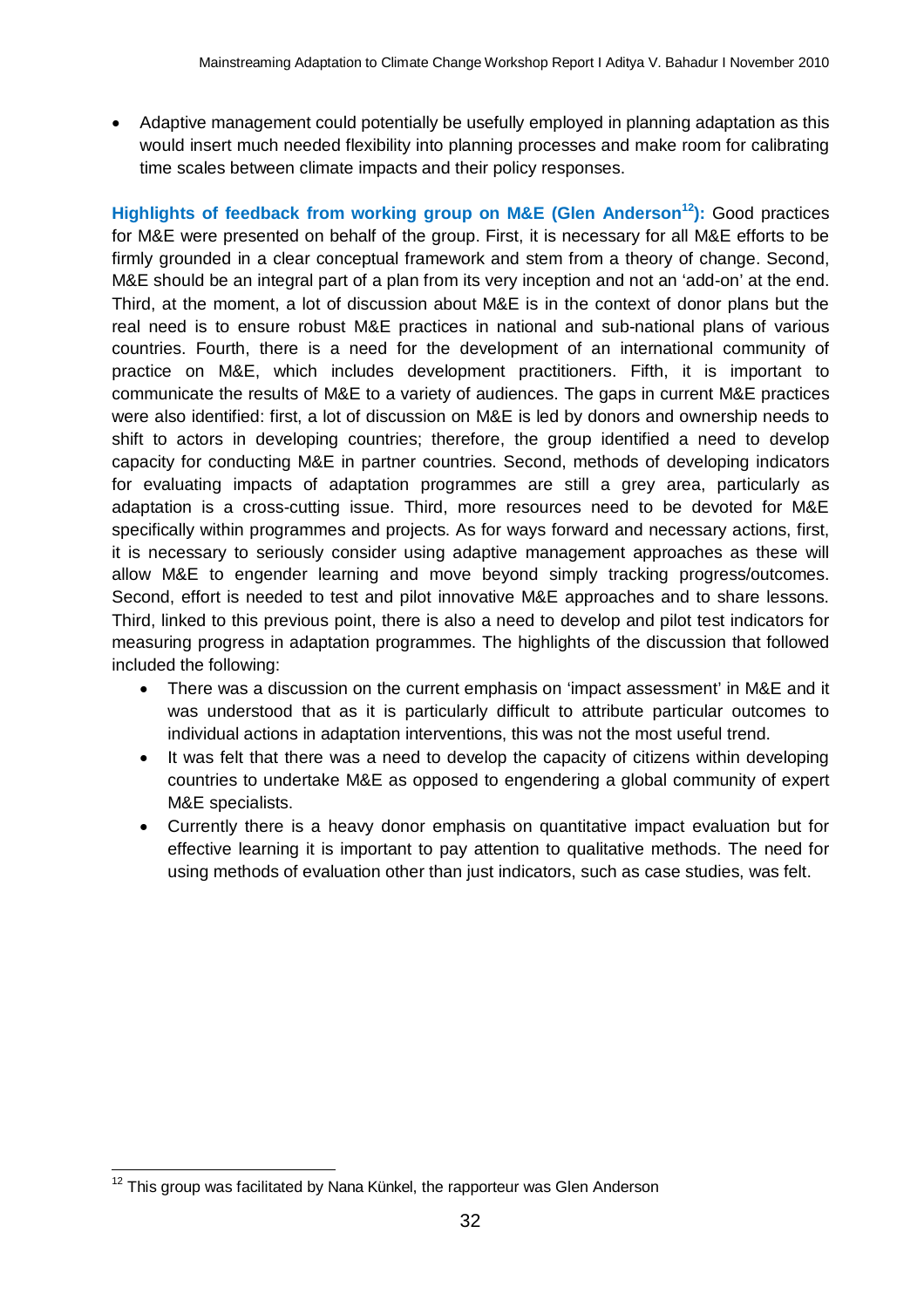# **Appendix 1**

USAID's approach to adaptation



## **Appendix 2**

ISET's conceptualisation of gateway systems.